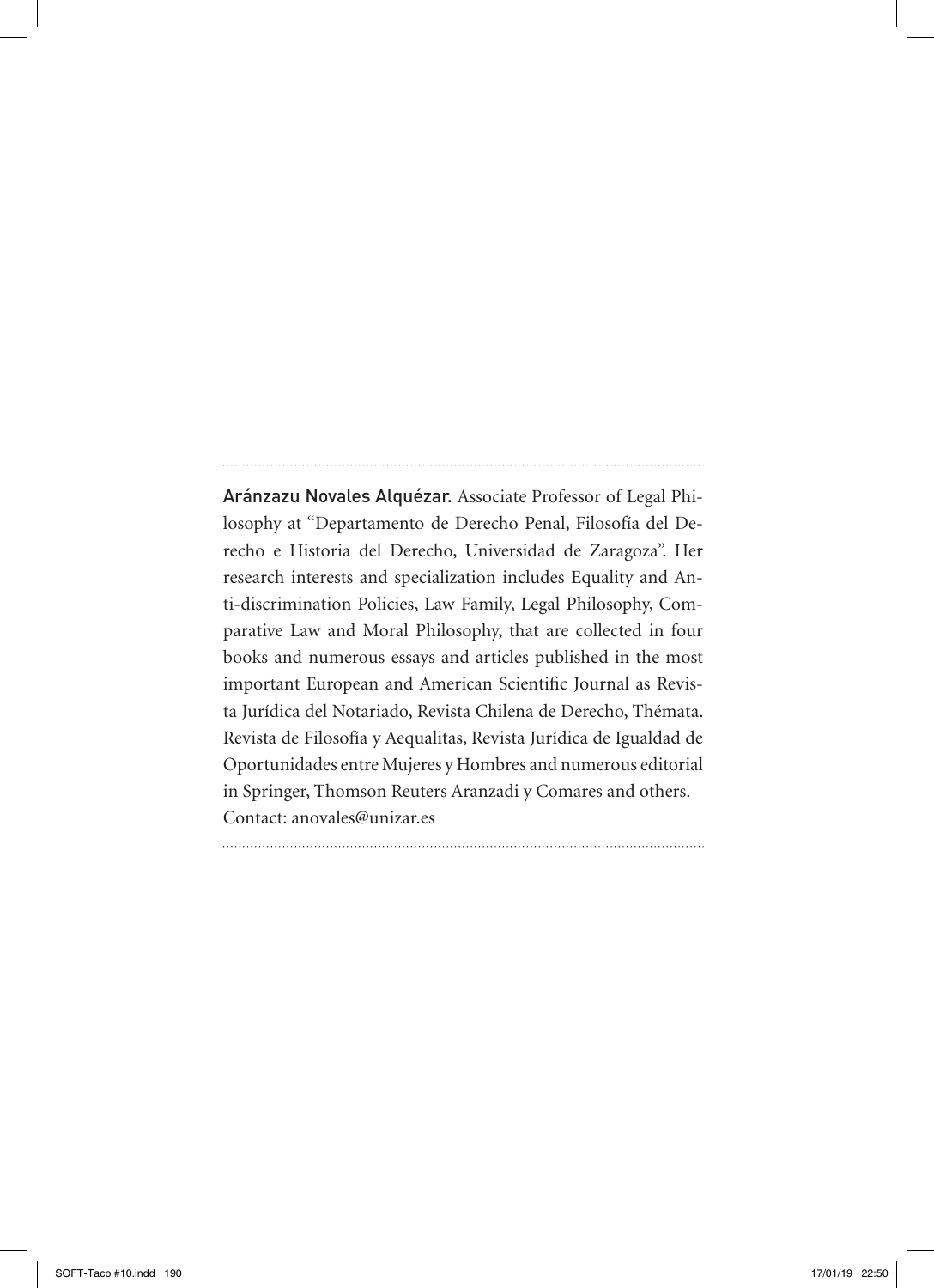# **GENDER EQUALITY, RIGHT TO LIFE AND PRATICAL REASON: WHAT ABOUT THE FROZEN EMBRYOS?**

## Aránzazu Novales Alquézar

Universidad de Zaragoza, Spain

#### DOI:10.17450/180211

Reception date:  $7<sup>th</sup>$  August 2018; acceptance date:  $8<sup>th</sup>$  September 2018. This article is the result of research activties held at the "Departamento de Derecho Penal, Filosofía del Derecho e Historia del Derecho, Universidad de Zaragoza".

## **Abstract**

The rapid evolution of Assisted Reproduction Techniques (ART) in a few years is generating a multitude of ethical and legal problems that do not give time to resolve. Also, the use of some of these techniques, such as *in vitro* fertilization (IVF), has caused the accumulation of millions of surplus embryos, which remains frozen in the Assisted Reproduction Clinics distributed throughout the world. It seems compulsory, from the point of view of practical reason, to analyze the justice of some decisions of the ECHR on assisted reproduction, in which the right to life of frozen embryos, as potential future persons, unable of defending their rights by themselves, and whose vulnerability is even greater than that of the nasciturus, comes into collision with other values, ideas or rights, and attending, both to the arguments used by the majority and dissenting votes, and to those handled by the main working groups of the EU in this matter.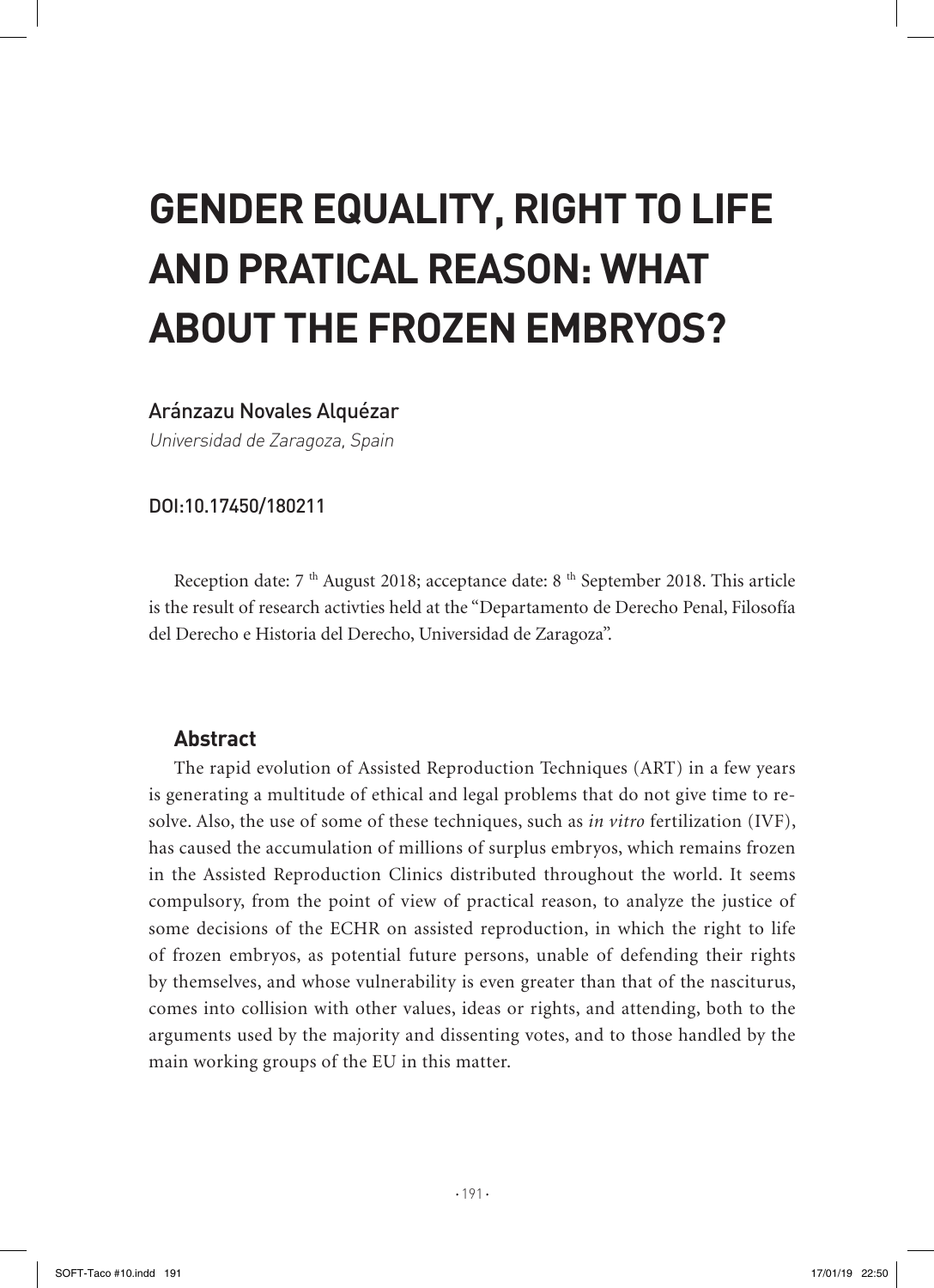Soft Power  $\bullet$  Volumen 7, número 2, julio-diciembre, 2018

## **Keywords**

Philosophy of Law, Assisted Reproduction, frozen embryos, right to life, European Court of Human Rights

#### **Resumen**

La rápida evolución de las Técnicas de Reproducción Asistida (TRA) en muy pocos años está generando multitud de problemas éticos y jurídicos que no da tiempo a resolver. Asimismo, el uso de algunas de estas técnicas, como la Fecundación *in vitro* (FIV), ha ocasionado la acumulación de millones de embriones sobrantes, que se encuentran, congelados, en las Clínicas de Reproducción Asistida distribuidas por todo el mundo. Parece obligatorio, desde el punto de vista de la razón práctica, analizar la justicia de algunas sentencias de la CEDH sobre reproducción asistida, en que el derecho a la vida de los embriones congelados, como potenciales personas futuras, incapaces de defender sus derechos por sí mismos, y cuya vulnerabilidad es todavía mayor que la de los *nasciturus*, entra en colisión con otros valores, ideas o derechos, y atendiendo, tanto a los argumentos utilizados por los votos mayoritarios y discrepantes, como a los manejados por los principales grupos de trabajo de la UE en esta materia.

## **Palabras clave**

Filosofía del Derecho, Reproducción asistida, embriones congelados, derecho a la vida, Tribunal Europeo de Derechos Humanos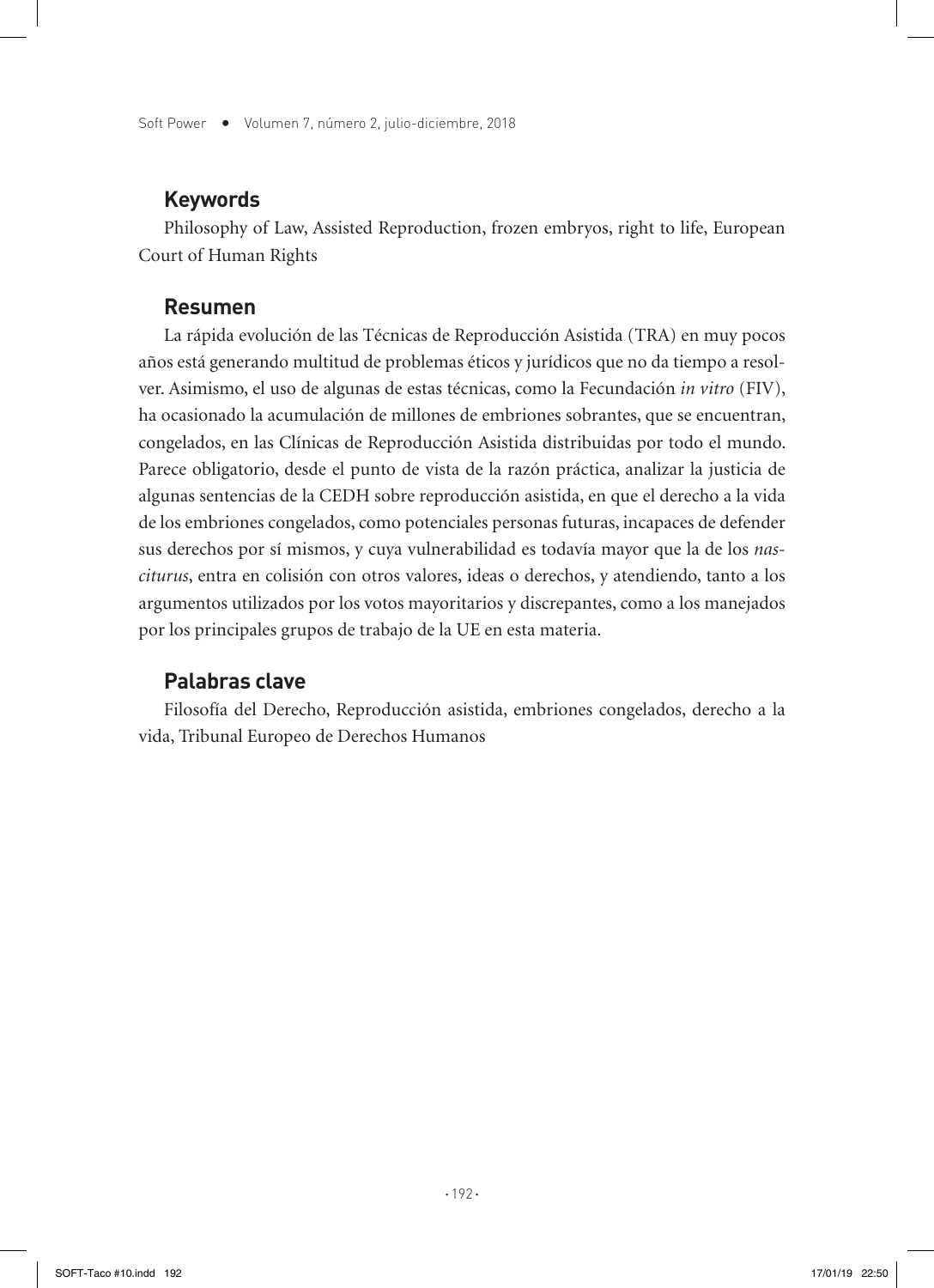## **Introduction**

The first interest of every child (I am including everyone who in the future will end up being a child) is to be born<sup>1</sup>. Of course, in the case of frozen embryos in assisted reproduction processes, this interest is stuck with the legal obstacle of the requirements that civil law requires to be a person in a legal sense because only people are holders of subjective rights. But the correct use of the legal technique cannot lead to the disregard of the interests and rights of the more than one million frozen embryos scattered throughout Europe, which, in my opinion, has a lot to do with the legal and technical concept of the child's best interest, since his first interest, which is doubtful, is to be born (Novales Alquézar, 2017), particularly if we start from the assumption that Europe defends life.

Beginning from the proposition that frozen embryos are, at least, future potential persons totally incapable of defending their rights by themselves, and before the real fact of the existence of the high and growing number<sup>2</sup> of frozen embryos in the European assisted reproduction clinics whose interests they seem not to matter and whose vulnerability is extreme (much more, for obvious reasons than those of the *nasciturus* in general), it seems obligatory to raise issues of justice in relation to practical reason when their right to life comes into collision with other values, ideas or rights.

## **Different Uses of Pratical Reason**

Since judicial work cannot be subtracted from practical reason, we should differentiate, first, the different uses of it, if we are going to talk about the ECHR jurisprudence on frozen embryos, starting from the formal and academic sense of practical reason in Kant.

Among the uses of practical reason, we must distinguish: a) *technical* or *instrumental* use; b) *rational* use and c) moral use of practical reason. The *instrumental* use would

<sup>1.</sup> Cfr. Corral Tallaciani's Blog, *Niños en desamparo*, Posted tagged 'caso Parrillo con Italia', 6 de septiembre de 2015. In this article of this interesting blog, Corral Talciani criticizes the protection of the conceived of the Inter-American Court of Human Rights analyzing various sentences, on the basis that "Estos diminutos seres humanos, como se comprenderá, están en situación de extrema vulnerabilidad y debieran merecer una especial tutela jurídica, sobre todo por las Cortes que tienen por misión la vigencia y aplicación de los tratados internacionales de derechos humanos", available at https://viva-chile. cl/2015/09/ninos-en-desamparo/

<sup>2.</sup> Although it is true that, with a single frozen embryo that was, the reflections that are raised in this analysis, from the *iusphilosophical* point of view, would be the same.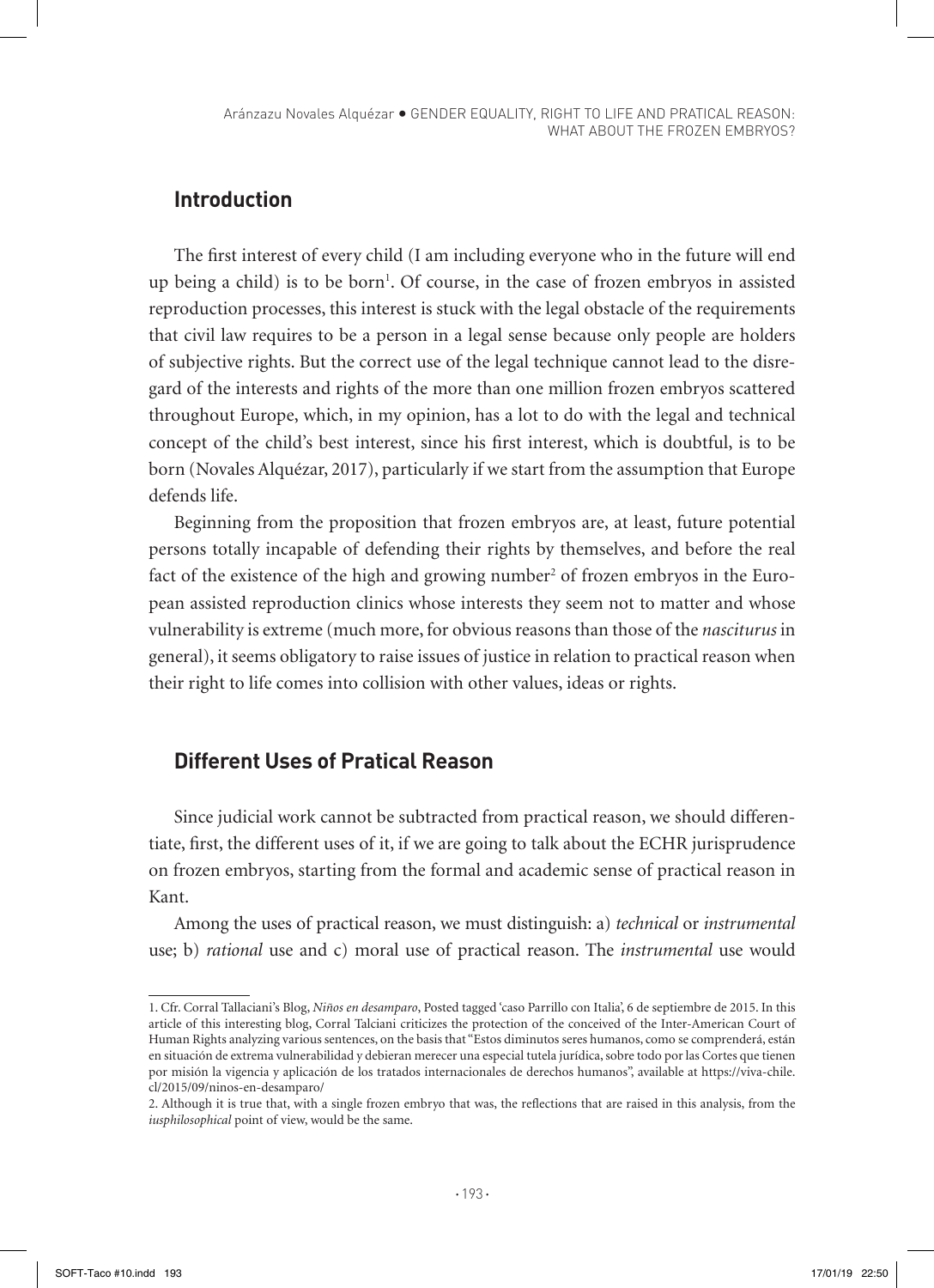consist in the determination of the ends to look for, then the means to realize them. The example would be David Hume's classic: there are no rational reasons to prefer damaging a finger to the destruction of the world, since everything depends on the goal we set.

Nevertheless, there are rational reasons to prefer damaging a finger over the destruction of the world from the second use of practical reason, which is the pragmatic or prudential, because Kant presupposes in all people the end of their own happiness (very according to Aristotle). To oppose, then, practical reason to the pursuit of one's happiness is, therefore, an absurdity.

Let us keep now in a variable of Hume's example. We already said that it is perfectly rational -from the prudential point of view- to prefer to damage a finger to the destruction of the world, because, without a finger we can certainly still achieve our happiness, something that is not possible without the existence of our planet. But what prudential reasons do we have to choose to damage a finger to the destruction of a distant country, or to the destruction of all frozen all over the world embryos if, we assume, this will not have repercussions for our lives?

The answer can only be given from the plane of a new use of practical reason, and therefore, from the highest and strictly rational: the moral use, which subjugates the end of our own happiness to that of morality, which demands of us to put us as an end in itself humanity in all people; that is, the same capacity that others have to seek their own happiness.

Thus, ends (and means) that put other values or ideas before life can be perfectly rational in an instrumental sense, but they are clearly irrational behavior from the perspective, not only moral but, in many cases<sup>3</sup>, also prudential.

## **The Right to Life and to Physical and Psychological Integry of Embryos in Assisted Repreoduction**

The right to life in the context of ART is usually assimilated to the right that the product of conception has to be born. However, this limits the right to life to only one of its manifestations (Gumucio Schönthaler, 1997, p. 108), being excluded, both the aspect of conservation and protection of the substantial activity of the embryo or fetus in its life before birth, as the one referred to the child once produced the birth.

<sup>3.</sup> Not in others, because I am sure that a lot of people do not care and can be perfectly happy ignoring the fate of the more than one million frozen embryos that remain in European assisted reproduction clinics.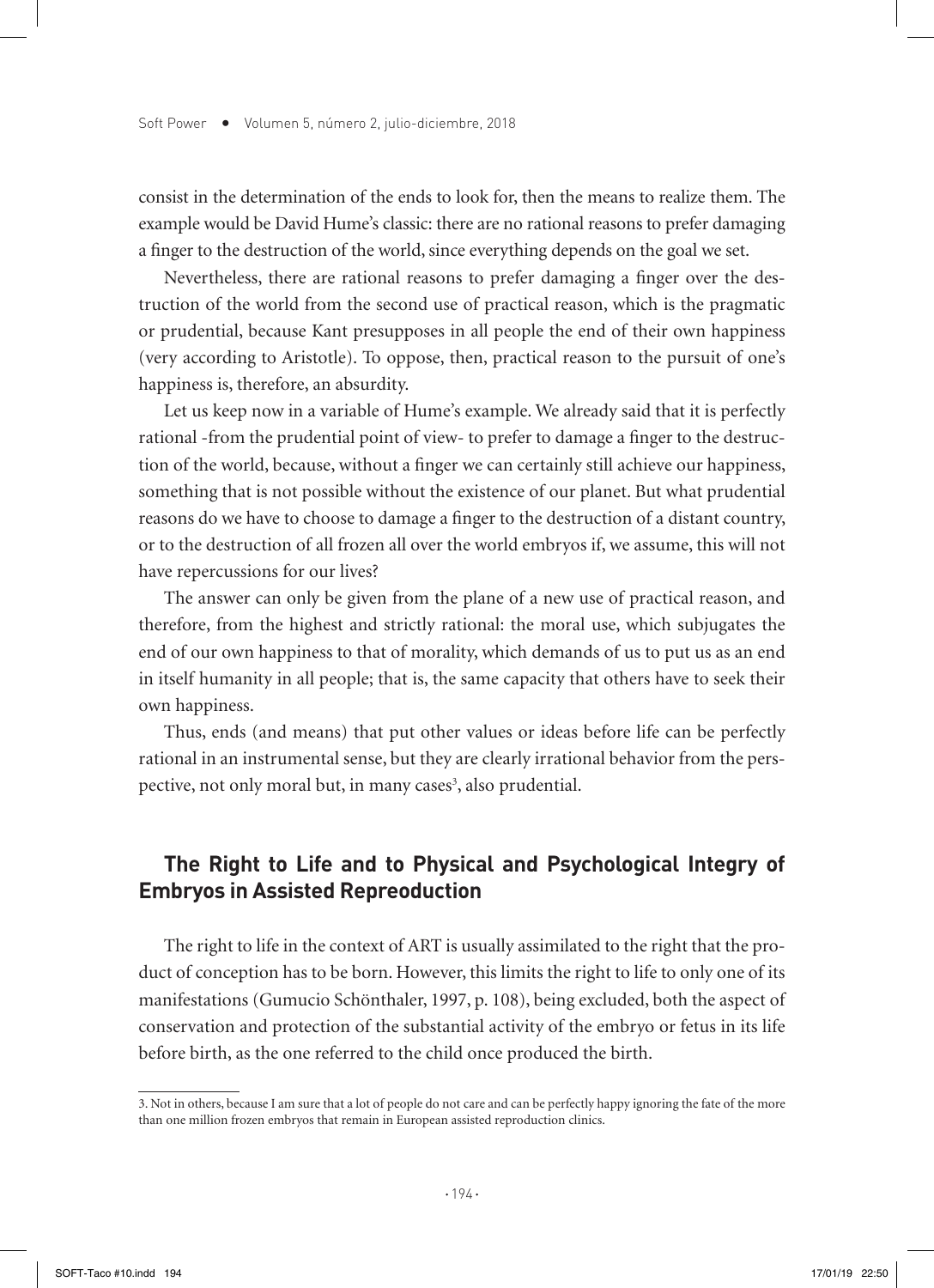Specifically, the life of the fetus or embryo before birth (we do not talk about life "intrauterine" because some moments of this phase of pregnancy can occur outside the mother's womb), can be violated in several practices of ART. In general, the fact of using the technique of *in vitro* fertilization does not violate, in itself, the right to life of the fetus or embryo, because the embryos that will be implanted will be, as happens when pregnancy is given by means natural, those that survive, or some of them<sup>4</sup>. In any case, the status of person is attributed to the embryo but only after the first 14 days of gestation<sup>5</sup>.

On the one hand, the technique that can affect the right to life and physical and mental integrity is the Preimplantation Genetic Diagnosis of the embryo (PGD) when the use of this technique is caused by, not medical reasons (avoid, for example, the transmission of a disease such as hemophilia linked to a certain sex) but more selfish interests such as choosing, simply, the sex of the embryo $\rm ^6$ . Or rather, pondering the interest that the child is born without diseases (or other situations in which the PGD is medically indicated) with the minimum but certain risks, derived from the manipulation of the embryos<sup>7</sup>, prudence and justice require preferring to procure healthy children but, outside of this case, do not convert the DGP into a widespread practice in people who come to Assisted Fertilization.

The techniques of freezing remaining embryos can also affect their rights to life and physical and psychological integrity. The cryopreservation of embryos obtained fundamentally through *in vitro* fertilization, in embryo banks in order to preserve them for a new implantation in the same woman, when the result of the first implantation failed, or in another, when the figure of surrogate motherhood is used, or simply for research purposes, or for a post-mortem implantation, leads to a logical result: after a maximum time, which in the various legislations goes from one and up to 5 years, or up to 10 years, the embryos do not "used" must be defrosted, a process that implies a high risk of

<sup>4.</sup> In this regard, it should be remembered that the Assisted Reproduction Clinics usually offer the service of letting go, instead of 2 or 3 days from fertilization, 4 or 5 days, in order to implant or freeze the embryos that have reached state of blastocyst (that is, they are either "more alive" or "alive, with greater security" than those who have only struggled to live 2 days), similar to what happens in a natural pregnancy, since those frozen in the blastocyst stage have developed more cells (in 4 or 5 days of culture) than the previous ones. In short, we are talking about "life in evolution" or "development of human life", and the primacy of the human being as it is included in several international instruments on the subject. 5. According to this position, the embryo of less than 14 days from the moment of gestation is called "pre-embryo", concept

collected in various texts, e.g., Report Warnock Commission in England, Benda Commission, Germany, in Recommendation 1046 of the Council of Europe and the Spanish law on TRA.

<sup>6.</sup> Not in vain, in most countries, England, Spain, etc. the general use of the DGP is prohibited, when there is no important reason to use it (e.g., article 12 of Spanish Law 14/2006 of May 26, which indicates when a PGD cycle is allowed).

<sup>7.</sup> There is no doubt that DGP is an aggressive genetic analysis technique that requires extracting one or two cells from the embryo to analyze them genetically, which implies the manipulation of the embryo.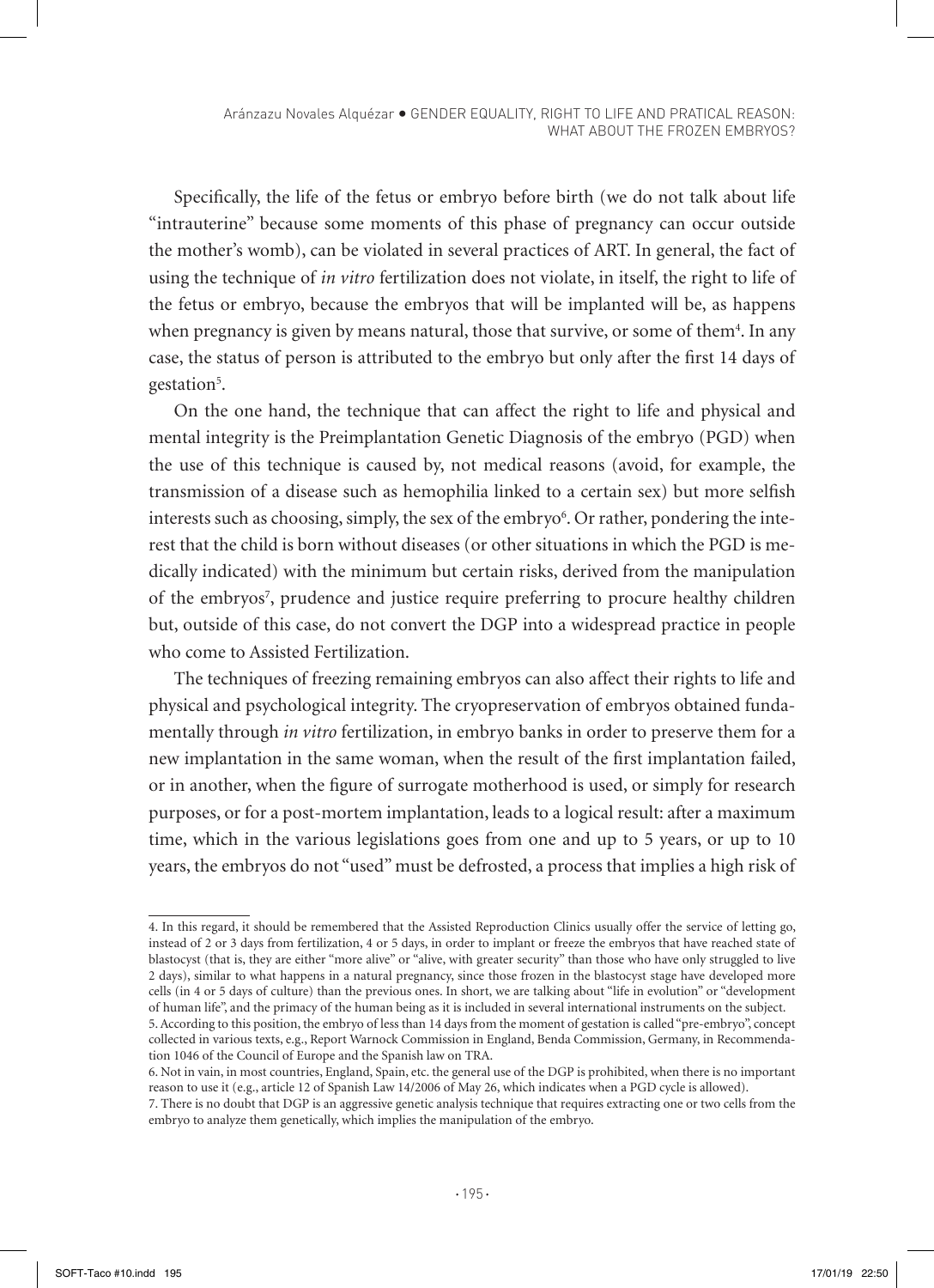mortality, ranging from 20 to 40% (Gafo, 1986, p. 20).

In relation to the right to physical and mental integrity, and consequently to the position stated in the previous point, if it is held that there is life and, therefore, we are before a person from the moment of conception<sup>8</sup>, then any manipulation, that is to say, any action that is carried out on the embryos or their cells (Junquera De Estéfani, 1998, p. 99), could be, potentially at least, an attempt against this right. It is not relevant at this point to distinguish whether the embryo was already implanted in the woman or is frozen, because, in any case, life is not suspended even at -196.5° C (Gafo, 1986, p. 20). And besides that this possibility of future life is not suspended, "person to be born" is someone who will exist in the future as a human being. Legally there is a person because naturally there is a man or a woman. This, from the point of view of Philosophical Anthropology, is incontestable. This is the question: Someone who has arrived, who will come to have a human life: "Was not he/she human when he/she was frozen in nitrogen?" Moreover, if was not a human being, "what is alive and frozen, so?"9 . I conclude that it<sup>10</sup> was a human being and that we are talking about "life in evolution" or "development of human life" (especially in frozen embryos in the blastocyst stage) and all the Conventions applicable to the subject are based on the primacy of human being.

At the European level, the question of the nature and status of the embryo and / or the fetus is not subject to consensus, as shown in the Report of the Working Group on the protection of the human embryo and fetus: the protection of the human embryo *in vitro* of 2003<sup>11</sup> and the European Group of Ethics of sciences and new technologies in the European Commission<sup>12</sup>, even if they appear to appear elements of protection of

<sup>8.</sup> In any case, this issue of whether or not we are before a person creates difficulties in the jurisprudential argumentation. For example, in the ECHR Sentence (Grand Chamber) of 8 July 2004, *Case Vo v. France*, the Court was "convinced that it is neither desirable, nor even possible as matters stand, to answer in the abstract the question whether the unborn child is a person for the purposes of Article 2 of the Convention ("personne" in the French text)".

<sup>9.</sup> This is particularly clear in embryos that have been frozen in the blastocyst state. A blastocyst is an embryo of complex cellular structure, formed by approximately 200 cells, and which has remained in culture during 4 or 5 days at least before freezing. The morphological characteristics of a blastocyst are: a cavity (blastocele) and the differentiation between two cellular structures, the internal cell mass (which will give rise to the future embryo) and the trophoectoderm (which will give rise to the placental structures).

<sup>10.</sup> I'd rather should say "he/she" instead of it.

<sup>11.</sup> Although it shows a broad consensus on the need for protection of the *in vitro* embryo by insisting this Report that: "However, even in the absence of agreement on the status of the embryo, consideration could be given to reexamining certain issues in the light of the recent developments in the biomedical field and potential therapeutic advances. In this context, while recognizing and respecting the fundamental options of the different countries, it seems possible and desirable - in view of the need to protect the *in vitro* embryo recognized by all countries - to identify common approaches to guarantee adequate conditions of application of the procedures that involve the constitution and use of *in vitro* embryos. This report wants to be an aid for reflection towards this objective".

<sup>12.</sup> This group issued the following opinion on the ethical aspects of research involving the use of human embryos in the context of the 5th research framework program (November 23, 1998) in which, "even recognizing the lack of a definition in Europe consensus, neither scientific nor legal, about the beginnings of life, and confirming the existen-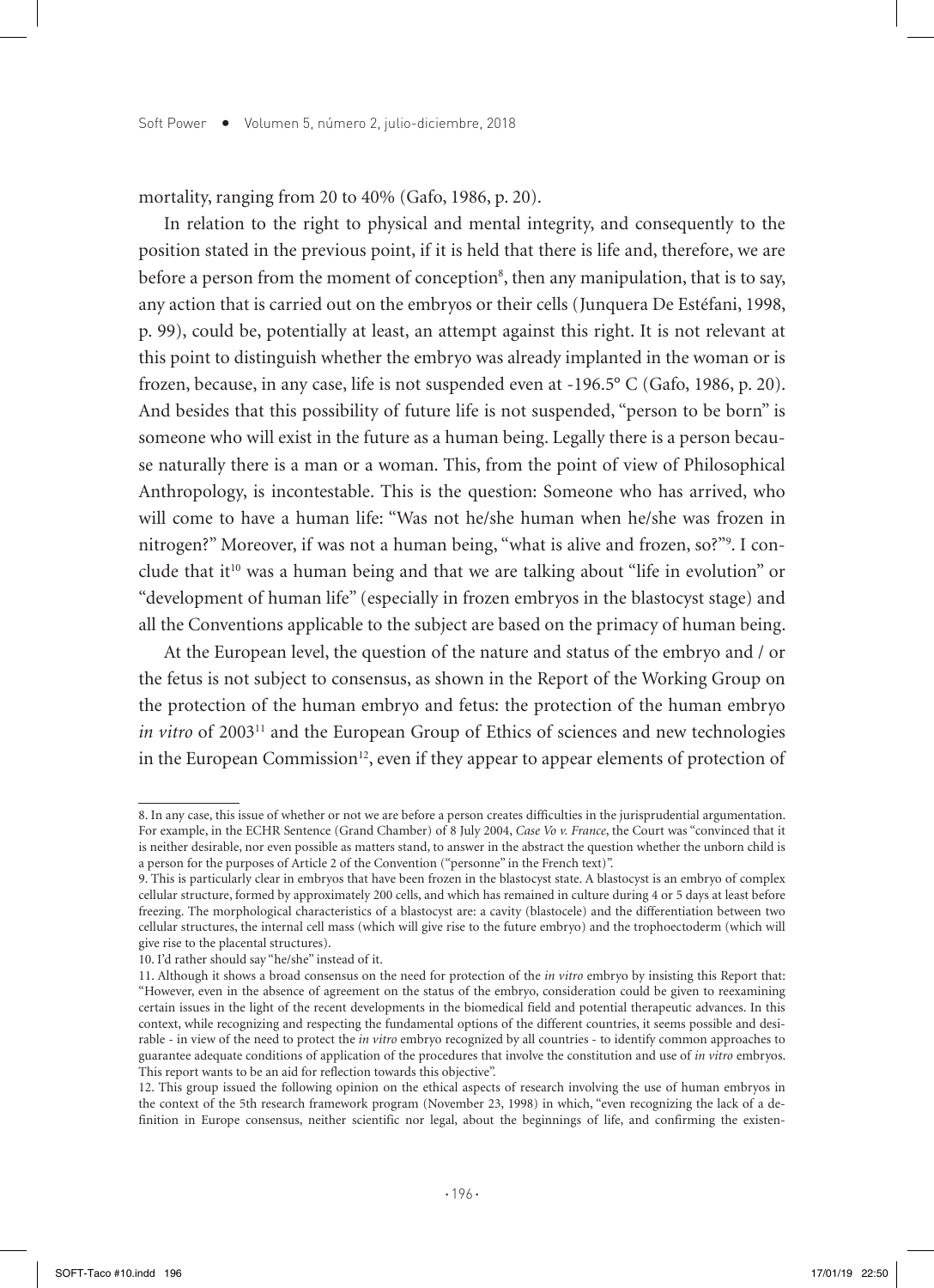fetuses and embryos, in view of the scientific progresses and the future consequences of the investigation about genetic manipulations, medically assisted procreation or experiments in embryos. All the most can be found as a common denominator of the States the belonging of the embryos to the human species; it is the potentiality of this being and its ability to become a person protected by civil law in a large number of States<sup>13</sup>, which must be protected in the name of human dignity without thereby making him or her a "person" who would have a "right to life" within the meaning of Article 2 of the ECHR14. But a principle of legal logic requires the right to life to be absolutely protected or not protected, because the intermediate positions have no consistency and neither do they make sense, from a philosophical point of view, if we speak of human dignity.

The Convention for the protection of Human Rights and the Dignity of the Human Being in relation to the applications of medicine in force since December 1, 1999, has the purpose of protecting the human being in his/her dignity and identity and guaranteeing all person, without discrimination, respect for their integrity and their other fundamental rights and freedoms in relation to the applications of biology and medicine. It protects the dignity of every person even before birth and its main concern is to avoid that any form of investigation or intervention can be undertaken in violation of the dignity and identity of the human being. It also does not define the term "person" and

ce of two major, opposite conceptions, on whether the embryo enjoys or not the moral status of every human being and whether or not it should benefit from legal protection unlimited in a debate that is far from being closed, states are referred to resolve on this issue but remembering that Article 18 of the Convention stipulates in its first paragraph: when the law admits research on *in vitro* embryos, the Law guarantees adequate protection of the embryo (…) ». "*Diversity of points of view*: The diversity of points of view regarding the morally acceptable or not character of research on human embryos *in vitro* shows divergences between ethical principles, philosophical conceptions and national traditions. This diversity is at the very base of European culture. Two main approaches are opposed: the deontological approach that wants our duties and our principles to condition the purpose and consequences of our actions and the utilitarian or "teleological" approach that implies that human actions are evaluated according to the means and goals that are pursued (or consequences). (…). *The group issues the following opinion*: To begin with, it seems fundamental to remember that the progress of knowledge in the life sciences, which has an ethical value in itself, could not prevail over the fundamental rights of man and respect due to all the members of the human family. The human embryo, whatever the moral or legal status recognized by different cultures and the different ethical approaches underway in Europe, deserves the protection of the Law. When there is a *continuum* of human life, this protection must be reinforced in accordance with the development of the embryo and the fetus. The Treaty of the Union, which does not provide for Community legislative competence in the fields of research and medicine, implies that such protection belongs to national legislation (as is also the case of medically assisted procreation and voluntary termination of pregnancy). However, it is also true that the Community authorities must be concerned about the ethical issues raised by medical or research practices that affect the beginnings of human life". 13. As in France in terms of succession or donations, and also in the United Kingdom. Cfr. ECHR Sentence (Grand Chamber) of July 8, 2004, Case *Vo against France*.

<sup>14.</sup> In Civil law, this means specifically that before birth, the unborn child does not have the capacity to initiate a reparation action or make use of other jurisdictional remedies due to a loss or damage suffered *in utero*, and that cannot be presented in its name any complaint (Case *Paton v. British Pregnancy Advisory Service Trustees* ([1979] QB 276). Efforts have been made in these matters to convince the court invoked that according to the law of successions, the unborn child may be considered "born" or "person in being" from the moment his/her interests demand it. However, the Burton case confirms that this principle is equally subordinated to the condition that he/she is born alive ([1993] QB 204, 227).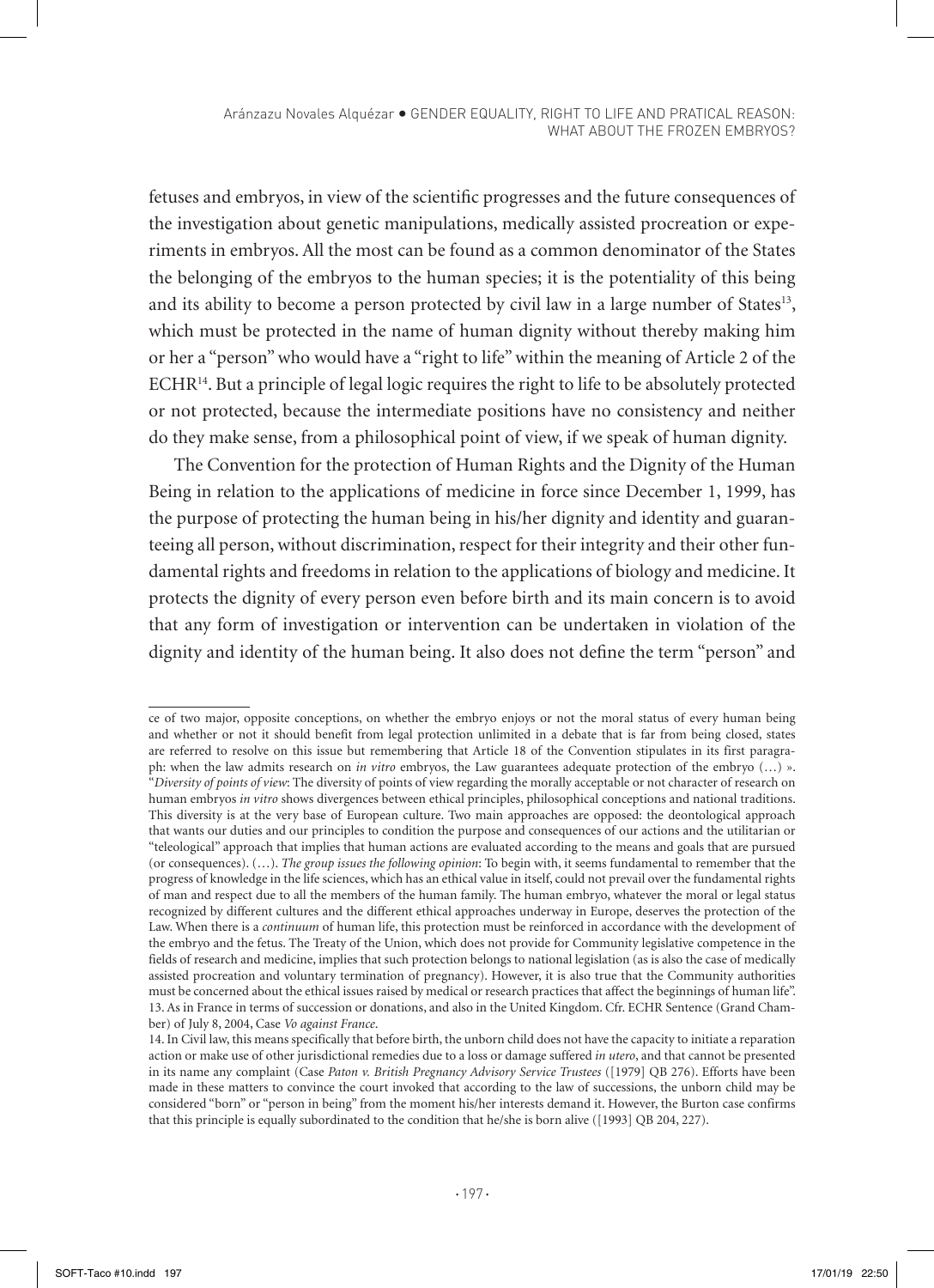distinguishes between "person" and "human being", which states the primacy in Article 2 in these terms: "The interest and well-being of the human being must prevail over the interest of society or of science». Regarding the problem of the definition of the term "person", the Explanatory Report of the Legal Affairs Directorate of the Council of Europe indicates, in paragraph 18, that "in the absence of unanimity among the Member States of the Council of Europe on the definition of these terms, it has been agreed to let the internal legislations provide the pertinent clarifications for the purposes of the application of this Convention"15.

Moreover, in this Convention there are undoubtedly provisions regarding the pre-birth phase16. It is interesting to note that this Tribunal can be called upon (in application of Article 29 of the Convention) to issue advisory opinions on legal issues related to its interpretation. The contracting states have not provided for any restriction on this power, so as limit the High Court's jurisdiction to matters relating only to events that occur after birth.

Thus, the Oviedo Convention does not give a definition of the human being, whose dignity, identity, primacy, interest and good consecrates. Also it does not speak of the beginning of life. The same applies to the Additional Protocol to the Convention on Human Rights and Biomedicine on the prohibition of cloning of human beings of January 12, 1998, which prohibits human cloning and the draft Protocol on biomedical research, that do not give a concept of human being<sup>17</sup>.

Likewise, the Report of the Working Group on the protection of the human embryo and fetus of the Steering Committee for Bioethics: the protection of the human embryo *in vitro* (2003) is of interest at a European level<sup>18</sup>.

<sup>15.</sup> Cfr. Article 1 (sections 16 to 19) of the Explanatory Report of this Oviedo Convention on Human Rights and Biomedicine.

<sup>16.</sup> Cfr. for example, Chapter IV on "Human Genome".

<sup>17.</sup> However, as Article 2 of the latter Protocol on biomedical research states that: "This Protocol shall apply to all research activities in the field of health that involve an intervention on the human being. The Protocol will not apply to research on *in vitro* embryos. It will be applied to research on fetuses and embryos in vivo". Therefore, it is not clear if the protection of frozen embryos, which are alive but not yet in the mother's womb, is included. But, in any case, Article 4 insists in the primacy of the human being: "The interest and well-being of the human being who participates in an investigation must prevail over the interest of society or science".

<sup>18. &</sup>quot;This report aims to present an overview of the current positions in Europe on the protection of the human *in vitro* embryo and the arguments that serve as a basis. It shows a broad consensus on the need for *in vitro* embryo protection. However, the definition of the status of the embryo remains a field where fundamental differences are found that rest on strong arguments. These divergences are, to a large extent, the origin of those found on the issues that refer to the protection of the *in vitro* embryo. However, even in the absence of agreement on the status of the embryo, consideration could be given to re-examining certain issues in the light of recent developments in the biomedical field and potential therapeutic advances. In this context, while recognizing and respecting the fundamental options of the different countries, it seems possible and desirable -in view of the need to protect the *in vitro* embryo recognized by all countries- to identify common approaches to guarantee adequate conditions of application of the procedures that involve the constitution and use of *in vitro* embryos. This report wants to be an aid for reflection towards this objective".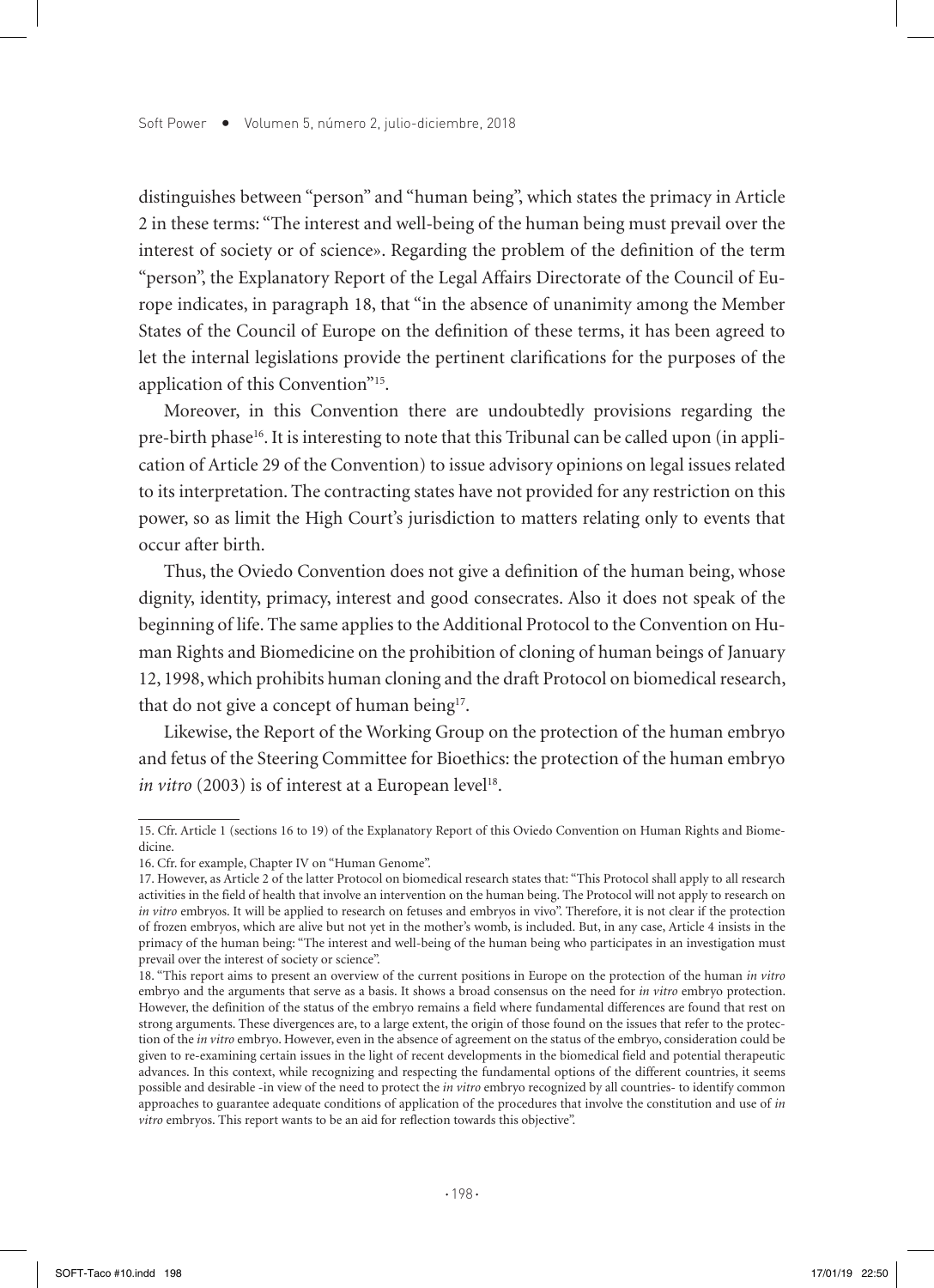In the framework of Comparative Law, it is a fact that countries with strong religious traditions protect fetuses and embryos more than others. To give an example, in most of the Member States of the Council of Europe, the incrimination of involuntary manslaughter does not apply to the fetus. However, three countries have opted for specific incriminations. In Italy, Article 17 of the Law n. 194, May 22, 1978, on abortion, provides for a prison sentence of three months to two years against anyone who causes a termination of pregnancy due to imprudence<sup>19</sup>. In Spain, Article 157 of the Criminal Code provides for an offense relating to damage caused to a fetus and Article 146 punishes abortion caused by a "serious imprudence". In Turkey, Article 456 of the Criminal Code provides that anyone who unintentionally causes harm to anyone will be punished by a penalty of six months to one year in prison; if the victim is a pregnant woman and the damage causes a premature birth, the Penal Code provides for a penalty of two to five years in prison.

In short, it is important not to forget that life is one of the values, if not the main one, of the Convention<sup>20</sup> and the Jurisprudence set up by the concrete decisions of the ECHR during these first two decades of the 21st century, it contains interesting arguments about the position of Europe in relation to the protection of the life of the "unborn child", most of which is in favor of protection. Of special interest are the Opinions Dissenting from the Judgments of the Court of Strasbourg that refer to this subject:

Thus, for example, in the ECHR Sentence (Grand Chamber) of July 8, 2004 in the *Case Vo against France*21, although the majority vote of the Court concluded that Article 2 of the Convention had not been violated for a procedural reason and, therefore, it was not necessary to say whether Article 2 was applicable, in a case in which a pregnancy of almost six months had been interrupted against the will of the mother due to a fault committed by a doctor, this sentence contained also discrepant Opinions with important reasoning's. The separate opinion of Judge Costa to which Judge Traja joined, explained how the ECHR had already shown that Article 2 is applicable to unborn life. Therefore, he added: "3. I voted in favour of finding no violation of Article 2, but would have preferred the Court to hold that Article 2 was applicable, even if such a conclusion is not self-evident"22. In fact, he said: "Indeed, it seems to me that the Commission and

<sup>19.</sup> This ironclad defense of life that makes the "Bel Paese" is also observed, in another issue, in the ECHR Sentence *Parrillo against Italy* of August 27, 2015, to which I will refer later.

<sup>20.</sup> Cfr. Sentence *Streletz, Kessler and Krenz v. Germany* of 22 March 2001, *Repertoire of judgments and resolutions* 2001-II, aps. 92-94 and Sentence *McCann and others v. the United Kingdom* of September 27, 1995, series to No. 324, app. 147. 21. *Vo v. France*, App. n. 53924/00, July 8, 2004.

<sup>22. &</sup>quot;17. In sum, I see no good legal reason or decisive policy consideration for not applying Article 2 in the present case. On a general level, I believe (as do many senior judicial bodies in Europe) that there is life before birth, within the meaning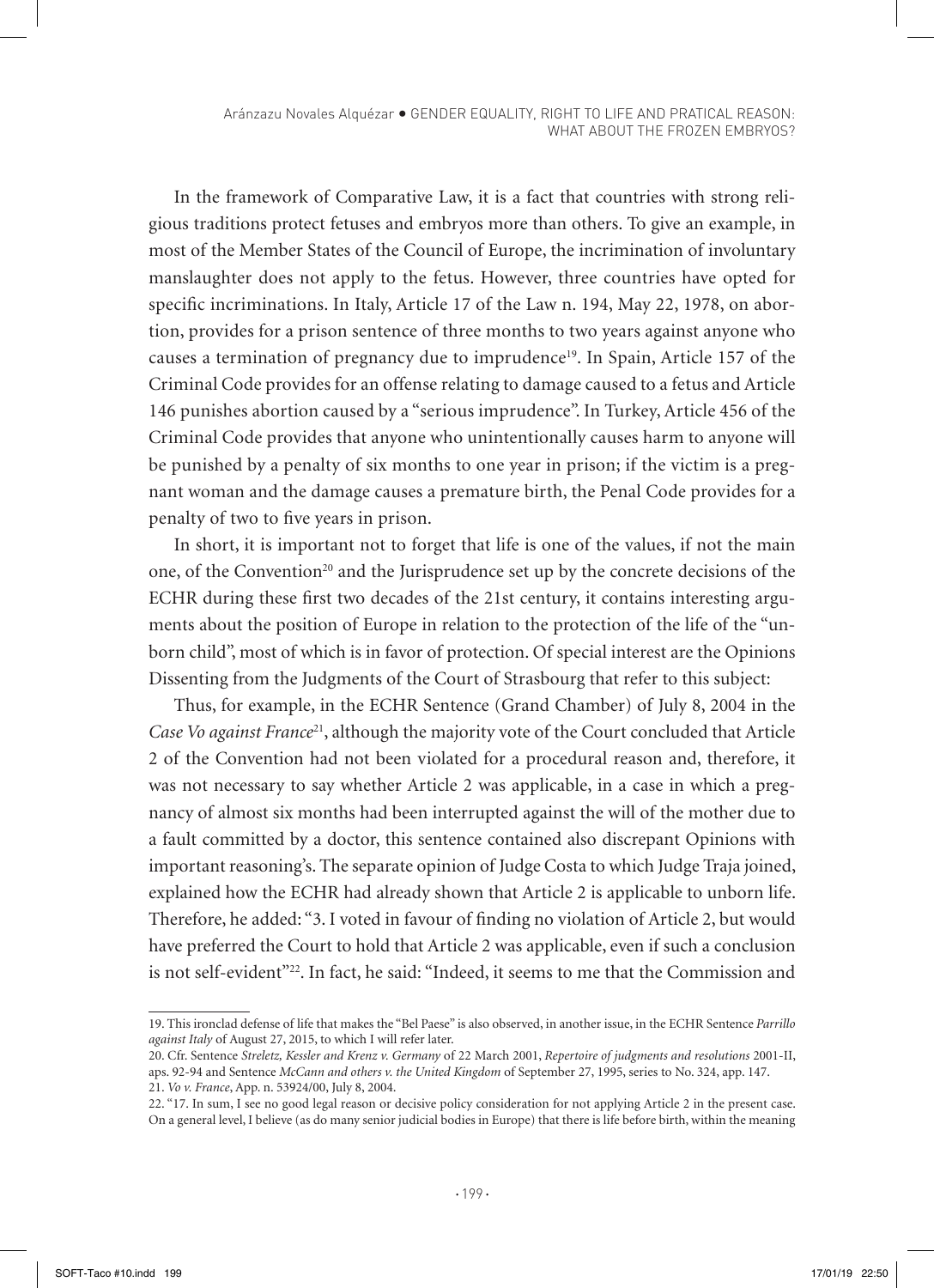the Court have already worked on the assumption that Article 2 is applicable to the unborn child (without, however, affirming that the unborn child is a person). […]. Had Article 2 been considered to be entirely inapplicable, there would have been no point – and this applies to the present case also – in examining the question of foetal protection and the possible violation of Article 2, or in using this reasoning to find that there had been no violation of that provision".

According to this Dissenting Opinion, "it is not the Court's role as a collegiate body to consider cases from a primarily ethical or philosophical standpoint (and, in my view, it has successfully avoided this pitfall in this judgment). The Court must endeavour to remain within its own – legal – sphere of competence, although I accept that law does not exist in a vacuum and is not a chemically pure substance detached from moral or societal considerations". In any case, Costa added: "Whether or not they choose to express their personal opinions as Article 45 of the Convention entitles (but does not oblige) them to do, individual judges are not, in my opinion, subject to the same constraints. The present case enters into the realm of deep personal convictions and for my part I thought it necessary and perhaps helpful to set out my views"23; and, in any case, the embryo must be recognized, no doubt, as *potential human life*<sup>24</sup>.

Nevertheless, if Ethics is impotent to say what a person is and when life begins, does not prevent Legal Justice from defining these notions. Moreover, the work of the Human Rights Judge is precisely that. For the rest, other judges have advanced considerably in this work. For example, the German Federal Constitutional Court and the Spanish

of Article 2, that the law must therefore protect such life, and that if a national legislature considers that such protection cannot be absolute, then it should only derogate from it, particularly as regards the voluntary termination of pregnancy, within a regulated framework that limits the scope of the derogation. The actual circumstances of Mrs Vo's case made it all the more appropriate to find that Article 2 was applicable: she was six months' pregnant (compare this – purely for illustration purposes – with the German Federal Constitutional Court's view that life begins after fourteen days' gestation), there was every prospect that the foetus would be born viable and, lastly, the pregnancy was clearly ended by an act of negligence, against the applicant's wishes".

<sup>23.</sup> Avalaible at https://hudoc.echr.coe.int/eng#{"itemid":["001-61887"]}. Last access on August 2th, 2018.

<sup>24. &</sup>quot;5. From the ethical standpoint, the most natural way to attempt to interpret Article 2 of the Convention ("[everyone's right to life shall be protected by law" – "le droit de toute personne à la vie est protégé par la loi" in the French text) is to ask what is meant by "everyone" ("toute personne") and when life begins. It is very difficult to obtain unanimity or agreement here, as ethics are too heavily dependent on individual ideology. In France, the National Advisory Committee, which has been doing a remarkable job for the past twenty years and has issued a number of opinions on the human embryo (a term it generally prefers to "foetus" at all stages of development), has not been able to come up with a definitive answer to these questions. This is only to be expected, particularly bearing in mind the Committee's composition, which President Mitterrand decided at its inception should be pluralist. To say (as the Committee has done since issuing its first opinion in 1984) that "the embryo must be recognised as a potential human person" does not solve the problem because a being that is recognised as potential is not necessarily a being and may in fact, by converse implication, not be one. As to life and, therefore, the point at which life begins, everybody has his or her own conception (see the Committee's fifth opinion, issued in 1985). All this shows is that there perhaps exists a right for a potential person to a potential life; for lawyers, however, there is a world of difference between the potential and the actual". Avalaible at https://hudoc.echr.coe.int/ eng#{"itemid":["001-61887"]. Last Access on August 2<sup>th</sup>, 2018.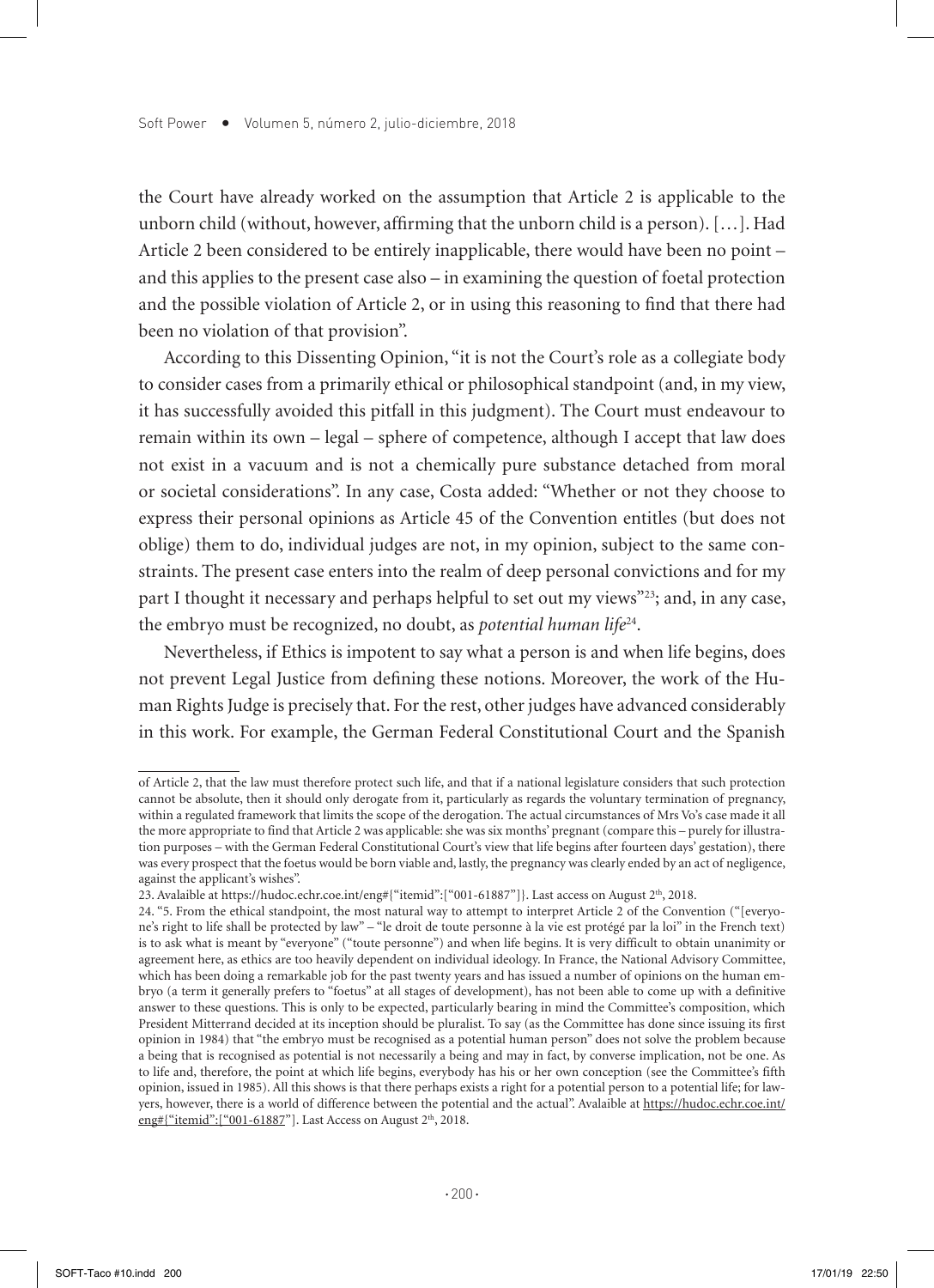Constitutional Court have admitted that the right to life, as protected by Article 2 of the Convention, can be applied to the embryo and the fetus (the question of whether it is an absolute right is different) (Arnold, 2015). As Judge Traja says: "12. […] These are examples of decisions in which the highest courts of individual countries have recognised that the right to life, whether set out in Article 2 of the European Convention on Human Rights or enshrined in domestic constitutional principles of like content and scope, applies to the foetus, without being absolute. Is there any reason why the Court, which aspires to the role of a constitutional court within the European human rights order, should be less bold?"25.

And it also happens that, as Judge Costa adds, in the field of Article 2, the Court has already done so, "at least as regards the right to life, for example, by imposing positive obligations on States to protect human life or consider that in exceptional circumstances the use of lethal force by State agents may lead to the finding of a violation of Article 2. *Through its jurisprudence, therefore, the Court has expanded the notions of the right to life and the illegitimate homicide, if not the notion of life itself*"26. The problem is that the Court does not dare to take more steps in the delimitation of the right to life because of the problems that this would generate. In my opinion, the importance of the interests at stake, also of the best interests of the unborn child, would require taking more steps in favour of protection and, above all, clarifying a crucial question: We, Europeans, do defend life and the right to life or we don't?

The Dissenting opinion of Judge Ress considered, in this judgment, that there had been a violation of Article 2 of the Convention upon finding that it applies to the life of the unborn child and that it is possible to answer in abstract to the question of whether the unborn embryo is a person for the purposes of Article 2 of the Convention; and he complains that, in spite of his need, a status of the embryo is lacking in Europe<sup>27</sup>.

<sup>25. &</sup>quot;7. Does the present inability of ethics to reach a consensus on what is a person and who is entitled to the right to life prevent the law from defining these terms? I think not. It is the task of lawyers, and in particular judges, especially human rights judges, to identify the notions – which may, if necessary, be the autonomous notions the Court has always been prepared to use – that correspond to the words or expressions in the relevant legal instruments (in the Court's case, the Convention and its Protocols). Why should the Court not deal with the terms "everyone" and the "right to life" (which the European Convention on Human Rights does not define) in the same way it has done from its inception with the terms "civil rights and obligations", "criminal charges" and "tribunals", even if we are here concerned with philosophical, not technical, concepts?", avalaible at https://hudoc.echr.coe.int/eng#{"itemid":["001-61887"]}. Last Access on August 2<sup>th</sup>, 2018. 26. Avalaible at https://hudoc.echr.coe.int/eng#{"itemid":["001-61887"]}. Last Access on August 2th, 2018. The highlight is mine.

<sup>27. &</sup>quot;3. In order to reach that conclusion, it seems necessary to find out whether Article 2 applies to the unborn child. I am prepared to accept that there may be acceptable differences in the level of protection afforded to an embryo and to a child after birth. Nevertheless, that does not justify the conclusion (see paragraph 85 of the judgment) that it is not possible to answer in the abstract the question whether the unborn child is a person for the purposes of Article 2 of the Convention. All the Court's case-law and the Commission's decisions (see paragraphs 75-80) are based on the "assuming that" argument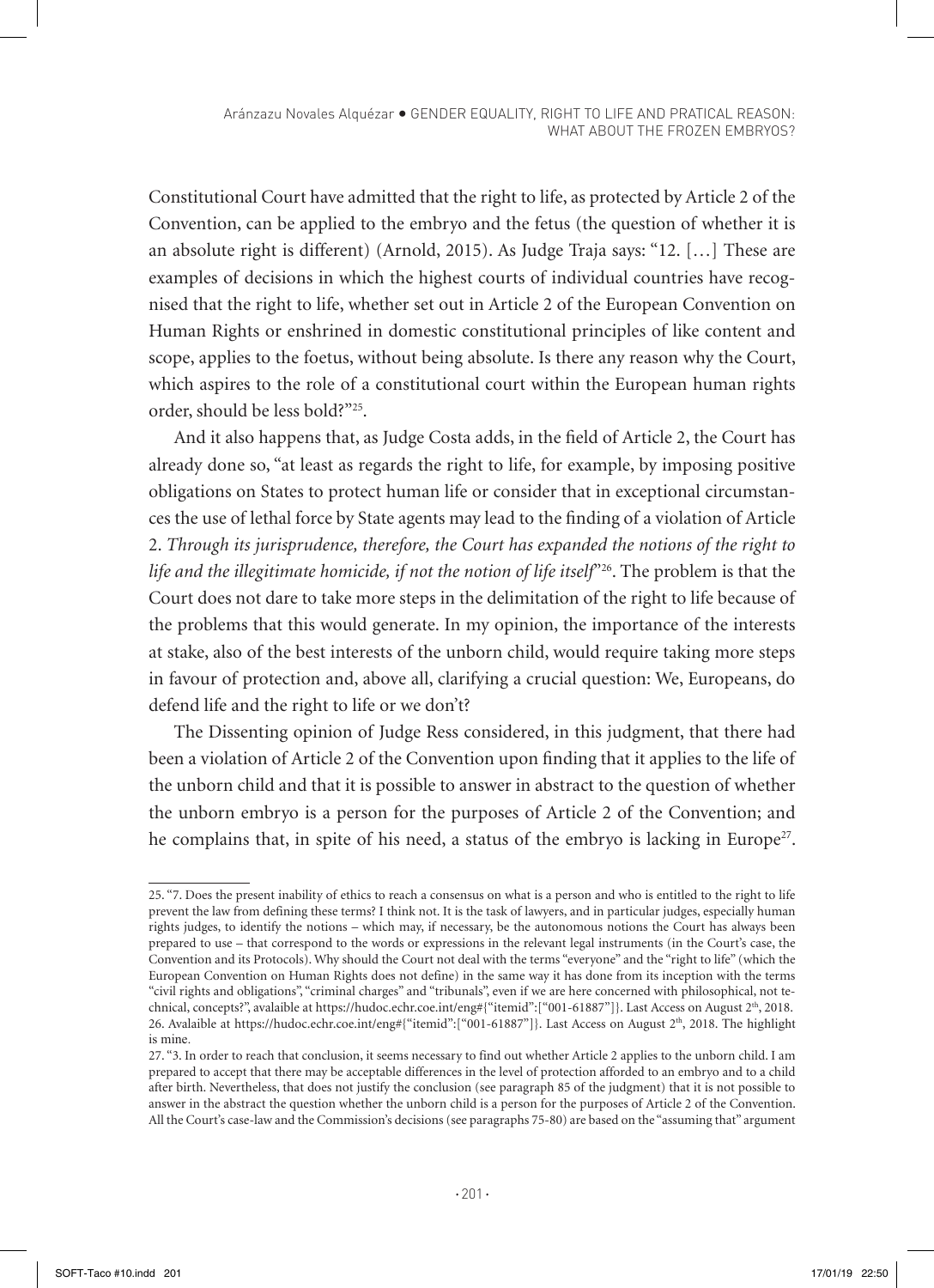According to this separate Opinion<sup>28</sup>, both the Convention and the Jurisprudence of the Commission and the Court<sup>29</sup> and the Jurisprudence of the contracting states<sup>30</sup> protect the unborn. Indeed, it is clear that if there are problems of interpretation of whether Article 2 of the Convention protects the potential life or not, it is because it is not so clear. If it were, it would not be so much discussed.

Moreover, the demands of the protection of human life force to extend its protection against the rapid technical advances in assisted reproduction to respond to the real current dangers for human life<sup>31</sup>. It is clear that the interpretation of Article 2 is not evol-

31. "5. It is obvious that the premise of the debate on genetic safeguards in a number of recent conventions and the prohibition on the reproductive cloning of "human beings" in the Charter of Fundamental Rights of the European Union (Article 3 § 2, final sub-paragraph) is that the protection of life extends to the initial phase of human life. The Convention, which was conceived as a living instrument to be interpreted in the light of present-day conditions in society, must take such a development into account in order to confirm the "ordinary meaning", in accordance with Article 32 of the Vienna Convention. Even if it is assumed that the ordinary meaning of "human life" in Article 2 of the Convention is not entirely clear and can be interpreted in different ways, the obligation to protect human life requires more extensive protection, particularly in view of the techniques available for genetic manipulation and the unlimited production of embryos for various purposes. The manner in which Article 2 is interpreted must evolve in accordance with these developments and constraints and confront the real dangers now facing human life. Any restriction on such a dynamic interpretation must take into account the relationship between the life of a person who has been born and the unborn life, which means that protecting the foetus to the mother's detriment would be unacceptable". Available at https://hudoc.echr.coe.int/eng#{"itemid":["001-61887"]}. Last Access on August 2<sup>th</sup>, 2018.

<sup>(</sup>*in eventu*). Yet the failure to give a clear answer can no longer be justified by reasons of procedural economy. Nor can the problem of protecting the embryo through the Convention be solved solely through the protection of the mother's life. As this case illustrates, the embryo and the mother, as two separate "human beings", need separate protection. 4. The Vienna Convention on the Law of Treaties (Article 31 § 1) requires treaties to be interpreted in accordance with the ordinary meaning to be given to the terms of the treaty in their context and in the light of its objects and purpose. The ordinary meaning can only be established from the text as a whole. Historically, lawyers have understood the notion of *"everyone" ("toute personne"*) as including the human being before birth and, above all, the notion of *"life"* as covering all human life commencing with conception, that is to say from the moment an independent existence develops until it ends with death, birth being but a stage in that development". Available at https://hudoc.echr.coe.int/eng#{"itemid":["001-61887"]}. Last Access on August 2<sup>th</sup>, 2018.

<sup>28. &</sup>quot;4. […]. The structure of Article 2 and, above all, the exceptions set out in paragraph 2 thereof, appear to indicate that persons are only entitled to protection thereunder once they have been born and that it is only after birth that they are regarded as having rights under the Convention. In view of the "aim" of the Convention to provide extended protection, this does not appear to be a conclusive argument. Firstly, a foetus may enjoy protection, especially within the framework of Article 8 § 2 (see *Odièvre v. France* [GC], no. 42326/98, § 45, ECHR 2003-III)". Available at https://hudoc.echr.coe.int/ eng#{"itemid":["001-61887"]}. Last Access on August  $2<sup>th</sup>$ , 2018.

<sup>29. &</sup>quot;4. […]. In addition, the decisions of the Commission and the Court contain indications that Article 2 is applicable to the unborn child. In all the cases in which that issue has been considered, the Commission and the Court have developed a concept of an implied limitation or of a fair balance between the interests of society and the interests of the individual, that is to say the mother or the unborn child. Admittedly, these concepts were developed in connection with legislation on the voluntary, but not the involuntary, termination of pregnancy. However, it is clear that they would not have been necessary if the Convention institutions had considered at the outset that Article 2 could not apply to the unborn child. Even though the Commission and the Court have left the question open formally, such a legal structure proves that both institutions were inclined to adopt the ordinary meaning of "human life" and "everyone" rather than the other meaning". Available at https://hudoc.echr.coe.int/eng#{"itemid":["001-61887"]}. Last Access on August 2th, 2018.

<sup>30. &</sup>quot;4. […]. Similarly, the practice of the Contracting States, virtually all of which had constitutional problems with their laws on abortion (voluntary termination of pregnancy), clearly shows that the protection of life also extends in principle to the foetus. Specific laws on voluntary abortion would not have been necessary if the foetus did not have a life to protect and was fully dependent till birth on the unrestricted wishes of the pregnant mother. Nearly all the Contracting States have had problems because, in principle, the protection of life under their constitutional law also extends to the prenatal stage". Available at https://hudoc.echr.coe.int/eng#{"itemid":["001-61887"]}. Last Access on August 2th, 2018.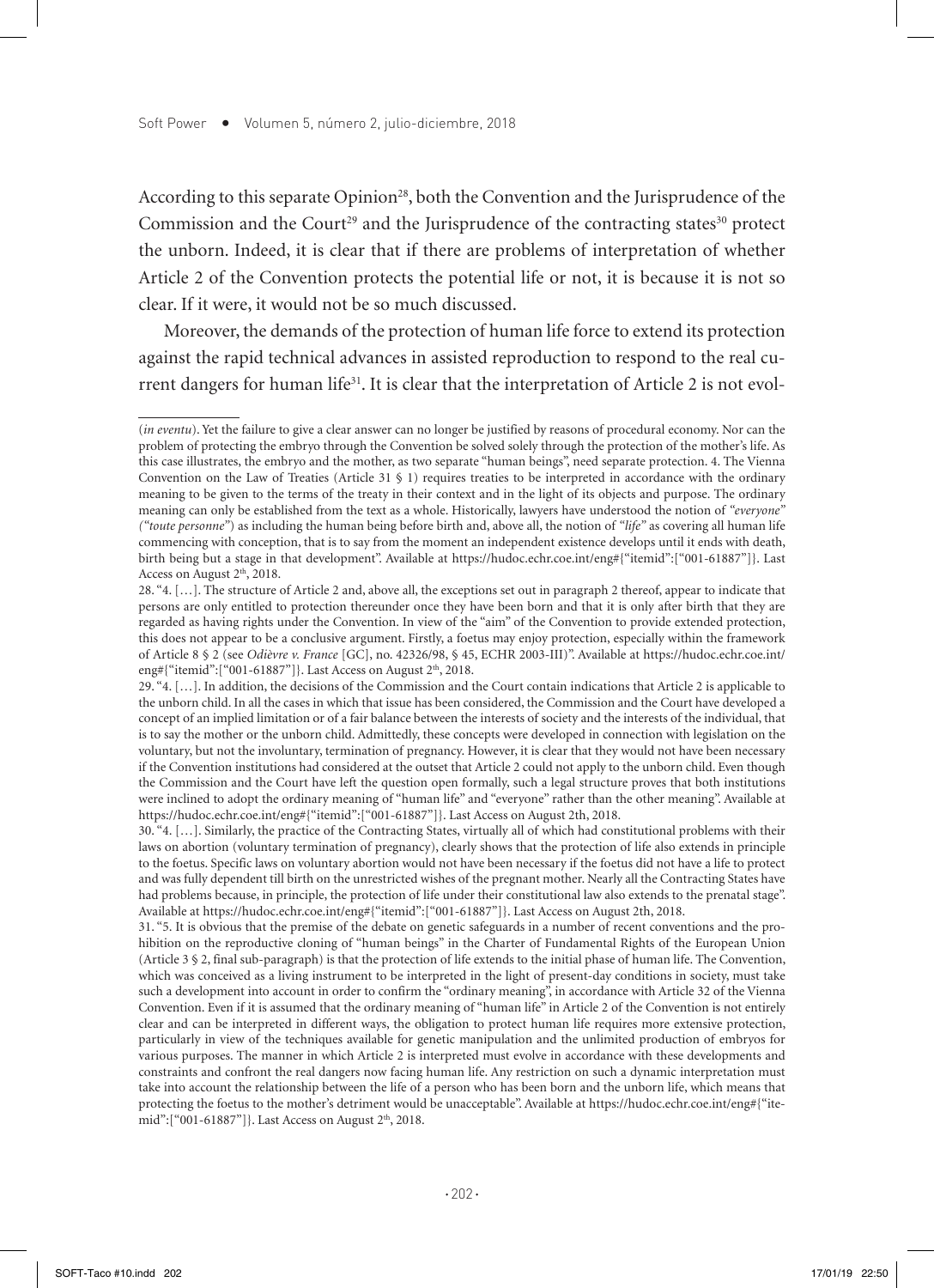ving with the same speed that science evolves but the problems increase dramatically and so, for example, the European definition of an embryo status would affect the more than one million frozen embryos that exist in Europe, of which nobody speaks about<sup>32</sup>. The effective protection of life in the initial phase of the human being and, above all, of the so-called "pre-embryos", is totally abandoned in Europe, and this despite the fact that there are reasons to believe that, as can be seen, both the ECHR and others, as well as national legislations contain a certain protection of life to be born, which is shown, at least, in the debates and problems that arise everywhere to legislate on abortion.

The dissident Opinion of Judge Mrs. Mularoni, to which Judge Madam Straznicka stated that she joined, considered that Article 2 was applicable and had been violated. In his opinion, the fetus is a being independent of the mother<sup>33</sup>, and if the legal personality does not appear until birth, that does not mean at all, in his opinion, that "the right of every person to life" should not be protected before birth $34$ . According to the dissenting Opinion of these judges, in this case *Case Vo against France*, like the other articles of the Convention, Article 2 must be interpreted in an evolutionary manner in order to also allow responding to the great current dangers for human life, because the Convention is a living instrument, to be interpreted in the light of current conditions and the rapid advances in assisted reproduction techniques forces judges to pronounce themselves, as Mularoni and Straznicka explained<sup>35</sup>.

<sup>32.</sup> Indeed, the freezing of embryos in the use of TRA has normalized in recent decades. However, there are parents who do not want to fertilize more ovules than necessary. This has happened in some cases of the use of the "technique of the three fathers", which combines the DNA of both parents with that of a female donor: It involves fertilizing two ovules, from the mother and the donor, with sperm from the dad. The nuclei are extracted, only that of the parents is conserved and it is introduced into the 'shell' of the donor's ovule. This is introduced into the uterus of the mother so that the pregnancy will prosper normally. More specifically, it is a mitochondrial transplant (where the energy of the cells resides) between two ovules. The novel technique allows a mother with the defective DNA of her mitochondria to give up the nucleus of her ovule, which would be introduced into the ovum donated by a healthy woman, and then fertilized *in vitro* by the father's sperm. Despite the striking of the procedure, in reality, the baby receives virtually all the genetic information of their parents, and only 0.1-0.2% corresponds to the DNA of the woman who donated the healthy ovule. However, in the case of Ibrahim, a 6-month-old boy, like his parents, because of his religious beliefs, did not want to discard any embryos, the procedure to carry out the pregnancy was different: Only the donor's egg was fertilized with the nucleus of the mother already inserted. This was how the baby was not affected by Leigh's mother's disease. The intervention was carried out in Mexico, although the medical team was headed by the American Dr. John Zhang. In Europe, only the United Kingdom has regulated this technique of fertility having been born in 2016 the first healthy child achieved with it. In Spain, for example, the use of this technique it is not permitted.

<sup>33. &</sup>quot;Although it does not yet have any independent existence from that of its mother (though having said that, in the first years of its life, a child cannot survive alone without someone to look after it either), I believe that it is a being separate from its mother". Available at https://hudoc.echr.coe.int/eng#{"itemid":["001-61887"]}. Last Access on August 2<sup>th</sup>, 2018. 34. Although legal personality is only acquired at birth, this does not to my mind mean that there must be no recognition or protection of "everyone's right to life" before birth. Indeed, this seems to me to be a principle that is shared by all the member States of the Council of Europe, as domestic legislation permitting the voluntary termination of pregnancy would not have been necessary if the foetus was not regarded as having a life that should be protected. Abortion therefore constitutes an exception to the rule that the right to life should be protected, even before birth. Available at https://hudoc.echr.  $\text{coe.int/eng#}$ {"itemid":["001-61887"]}. Last Access on August 2<sup>th</sup>, 2018.

<sup>35. &</sup>quot;Until now, while the Convention institutions have refrained from deciding whether or not Article 2 applies to unborn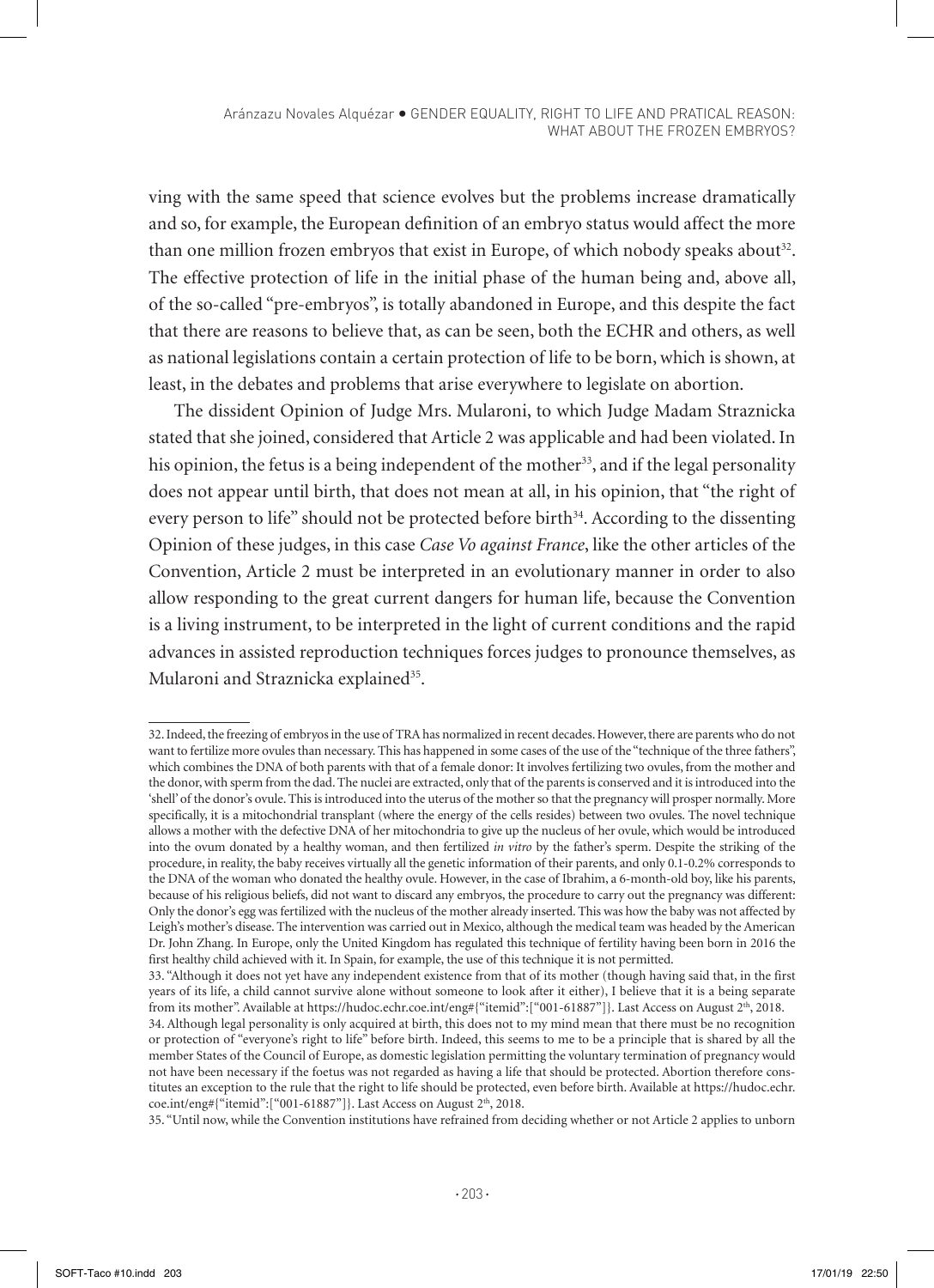## **The Destination of the Embryos Surplus in the ECHR**

Notwithstanding the above, with regard to the specific case of the destination of frozen embryos from assisted reproduction procedures, the ECHR maintains contradictory views on the prevalence of the right to life of frozen embryos, in relation to other interests of the people involved in the use of ART. We will mention an example of each of the two positions: a) The *Evans* judgment *against the United Kingdom* that buries the rights of the frozen embryos and b) The *Parrillo* judgment *against Italy* that reflects an important step in Europe in the defense of the rights of the "pre-embryos". Only one thing in common have these two sentences, paradigmatic, moreover, as to the position of the ECHR regarding the legal status of the "pre-embryos" used in the use of the ART: In both cases, the reason is denied to the woman<sup>36</sup>.

a) In Grand Chamber judgement of the ECHR April 10, 2007, in the case of *Evans v. United Kingdom*, the ECHR gave preference, in the weighing of interests, to the father's interest in not having a child against his will, against the interest of the mother who wanted to implant the frozen embryos after the conjugal separation, even though for the woman it was the last possibility of having a genetically own child, problem that affects, in my opinion, undoubtedly, Articles 2, 8 and 14 of the Convention.

The most serious of all is that the Court's argument, both in Section  $4^{37}$  and in the Grand Chamber<sup>38</sup>, was about the weight of the respective interests of the parties but not about the preference that could have for frozen embryos the solution of being implanted (destiny to live), in front of the non implantation solution. That is to say, it was raised as a matter of argumentative weight of the contending positions but there was

37. *Evans v. United Kingdom*, March 7, 2006. (Section 4).

children (see paragraphs 75-80 of the judgment), they have not excluded the possibility that the foetus may enjoy a certain protection under Article 2, first sentence (see *H. v. Norway*, no. 17004/90, Commission decision of 19 May 1992, DR 73, p. 167, and *Boso v. Italy* (dec.), no. 50490/99, ECHR 2002-VII). Firstly, I think it necessary to bear in mind that the task of the national and international judge is not always easy, especially when a text may be construed in ways that are diametrically opposed. The travaux préparatoires on the Convention are silent on the scope of the words "everyone" and "life" and as to whether Article 2 is applicable prior to birth. Yet, since the 1950s, considerable advances have been made in science, biology and medicine, including at the prenatal stage. The political community is engaged at both national and international level in trying to identify the most suitable means of protecting, even prenatally, human rights and the dignity of the human being against certain biological and medical applications. I consider that it is not possible to ignore the major debate that has taken place within national parliaments in recent years on the subject of bioethics and the desirability of introducing or reforming legislation on medically assisted procreation and prenatal diagnosis, in order to reinforce guarantees, prohibit techniques such as the reproductive cloning of human beings and provide a strict framework for techniques with a proven medical interest".

<sup>36.</sup> I do not want to comment on the fact that in both cases the woman has been defeated in the trial, because there is the possibility that it is a coincidence, but, in the future, I will gladly dedicate myself to seek the jurisprudence of the ECHR, which gives reason to women in matters of assisted reproduction.

<sup>38.</sup> *Evans v. United Kingdom,* App. n. 6339/05, April 10, 2007 (Grand Chamber).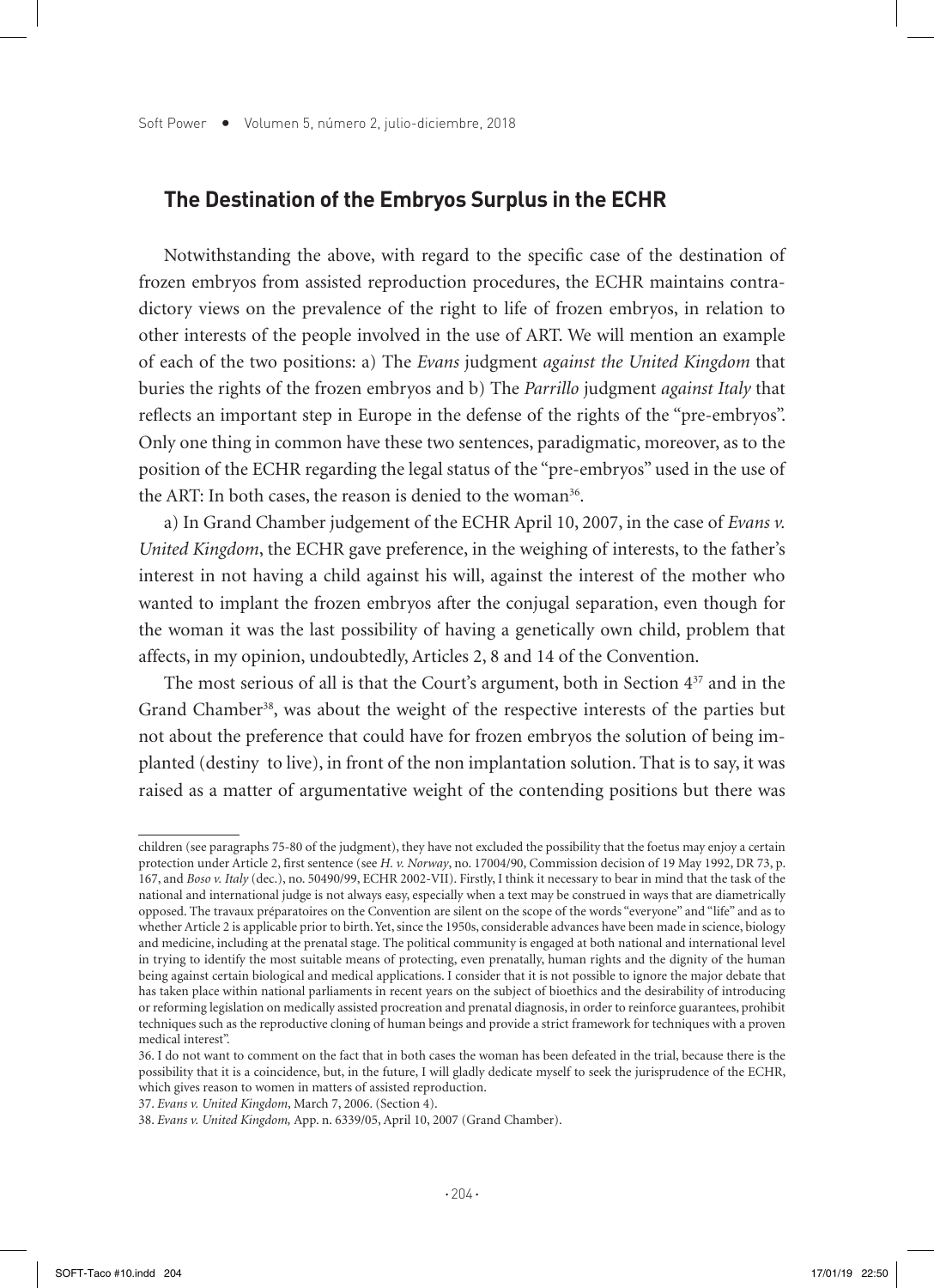no reference in any part of the sentence to the argument that, for frozen embryos, it is better to be born than not to be born.

The case began with the claim of a british citizen against the United Kingdom presented before the Court on February 11, 2005, for the judicial denial of the implant of frozen embryos in *in vitro* fertilization treatment, having the husband-withdrawn consent for the implantation of his partner after separation. The Court (unanimously declared that there had been no violation of Article 2 of the Convention<sup>39</sup>; declared, by five votes against two, that there was no violation of Article 8; and declared, unanimously, that there was no violation of Article 14 in relation to Article 8. The Grand Chamber in the Judgment of April 10, 2007 in this Case *Evans v. United Kingdom*, unanimously held that there had been no violation of Article 2 of the Convention or 8 (by 13 votes to 4) or 14 into consideration with Article 8.

Not in vain, this sentence contains substantial Dissenting Opinions whose arguments reach more pages than the Court's own Majority Vote. They argue that the British legislation does not achieve a reasonable balance in the special circumstances of the case and, in addition, discriminates women in gender matters, as women are not in the same situation as men, that can have genetically own children in the future. Moreover, no legislation can be fair on equality if it does not recognize the diverse situation in which they find themselves, biologically, women and men, with respect to motherhood and fatherhood, respectively, because equality is to treat differently what is actually different.

b) On the other hand, in the Parrillo case against Italy, August  $27, 2015^{40}$ , the Grand Chamber of the Court of Strasbourg shows signs of a strong defense of life by denying, by sixteen votes against one, the demand of condemning Italy for prohibiting that embryos conceived in *in vitro* fertilization techniques could be used for different reproductive purposes, such as research purposes<sup>41</sup>.

In the case, Adelina Parrillo and her partner underwent IVF in 2002 without obtaining results. The following year, the man died and five embryos remained cryopreserved in a medical center in Rome. Not wanting to attempt a pregnancy with them, Ms. Parrillo asked the director of the medical center to be allowed to donate them for scientific research, but he refused to do so invoking Italian Law n. 40, February 19, 2004, about

<sup>39.</sup> And the same declared the Grand Chamber of the ECHR in this case *Evans v. U*K on April 10, 2007: "The Grand Chamber, for the reasons given by the Chamber, finds that the embryos created by the applicant and J. do not have a right to life within the meaning of Article 2 of the Convention, and that there has not, therefore, been a violation of that provision". 40. *Parrillo v. Italy*, App. n. 46470/11, August 27, 2015.

<sup>41.</sup> And this despite the fact that the Italian Constitutional Court had indicated in April 2014, shortly before, that the prohibition of heterologous fertilization, foreseen in Law n. 40 of 2004 that regulates medically assisted procreation, was unconstitutional.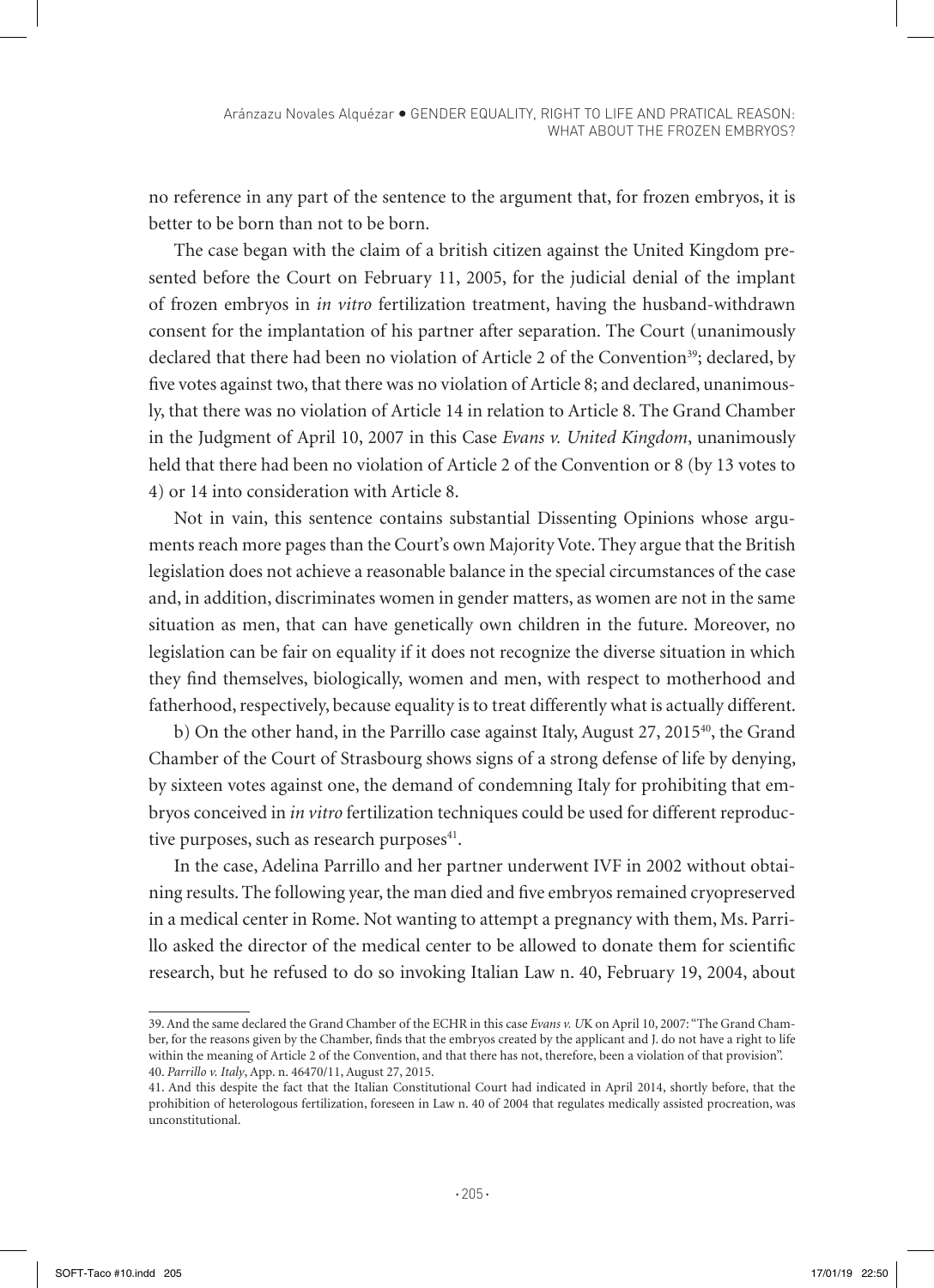medically assisted procreation that prohibits, under penalty criminal, all experimentation on human embryos.

The Court considered that the Italian prohibition does not violate the right to private and family life nor the right of property, guaranteed in article 1 of Protocol 1 of the ECHR, and that Ms. Parrillo claimed to have on cryopreserved embryos. The judgment states that "the embryos conceived by *in vitro* fertilization should not be considered as 'individuals' since, in the absence of implantation, they are not destined to develop into fetuses and be born", which she deduces that "from a legal point of view they are 'goods'" (nº 203). The Court expressly rejected this reasoning, and stated that, without having to enter into the question of the beginning of human life, human embryos cannot be reduced to the category of "goods", given their meaning economic and patrimonial.

In conclusion, I believe that the "pre-implantation pre-embryos" that are manipulated in the various modalities of ART, such as indisputably "tiny human beings"42 that are, using an expression of the renowned jurist Corral Talciani, deserve, in justice, an effective legal protection because, strictly speaking, they are not ontologically different from the human life already born, as is clearly shown in the conclusions of the ECHR in the *Parrillo case against Italy*, both in the majority vote<sup>43</sup> and in the concordant opinion of Judge Dedov44 and in the Common Opinion partly dissident of the judges Casadeva-

<sup>42.</sup> Even if they are not "persons" in a legal sense.

<sup>43. &</sup>quot;43. Unborn human life is no different in essence from born life. Human embryos must be treated in all circumstances with the respect due to human dignity. Scientific research applications concerning the human genome, in particular in the field of genetics, do not prevail over respect for human dignity. Scientific progress must not be built upon disrespect for ontological human nature. The scientific goal of saving human lives does not justify means that are intrinsically destructive of that life. The beginning and end of human life are not questions of policy subject to the discretion of the member States of the Council of Europe. The "adequacy" of the protection provided to the embryo by the Contracting Parties to the Convention is subject to close scrutiny by the Court, since States have a narrow margin of appreciation with regard to fundamental issues related to the human being's existence and identity"

<sup>44.</sup> Dedov criticizes the fact that the Court accepts the wide margin of appreciation of the State regarding the protection of embryos and the right of the applicant to self-determination, affirming: "3. The Government raised the issue of the "embryo's potential for life" in support of the legitimacy of the aim of the interference. Such an important aim, which cannot be reduced to a question of margin of appreciation, presumes that the embryo's existence is a condition for a human being's development. Since the right to life is at stake, it completely changes the judicial approach in accordance with the Court's role in interpreting the Convention, including the positive obligation of the State to safeguard the beginning of life. [4…]. 5. In my view, the embryo's right to life is a key criterion for reaching the right decision. I am sure that if this criterion had been applied, many previous cases, such as *Evans*, *Vo* and *S.H.* (cited in the judgment), would have been decided in favour of the applicants, who indeed wanted to become parents and, as a result, to save the embryo's life. [6…]. 7. I ought also to mention the PACE Resolution 1352 (2003) on Human Stem Cell Research, which is even more specific: "[t]he destruction of human beings for research purposes is against the right to life of all humans…" (see paragraph 10 of the Resolution). Moreover, thanks to the European Citizens' Initiative "One of us" the embryo's right to life has been expressly acknowledged by millions of European citizens, and the initiative was supported by the EC governing bodies. Nevertheless, the Court is still silent on the subject. That ambiguity, which has continued from case to case, ultimately affected the applicant and her legal representatives, who were not sure which Article of the Convention should be applied in the present case, or which right should be protected: the right to private life or the property right. 8. I am not convinced that the margin of appreciation or the lack of consensus should prevent the Court from reaching such a conclusion. Since the right to life is absolute, and is one of the fundamental rights, neither the margin of appreciation nor sovereignty nor consensus is a relevant factor.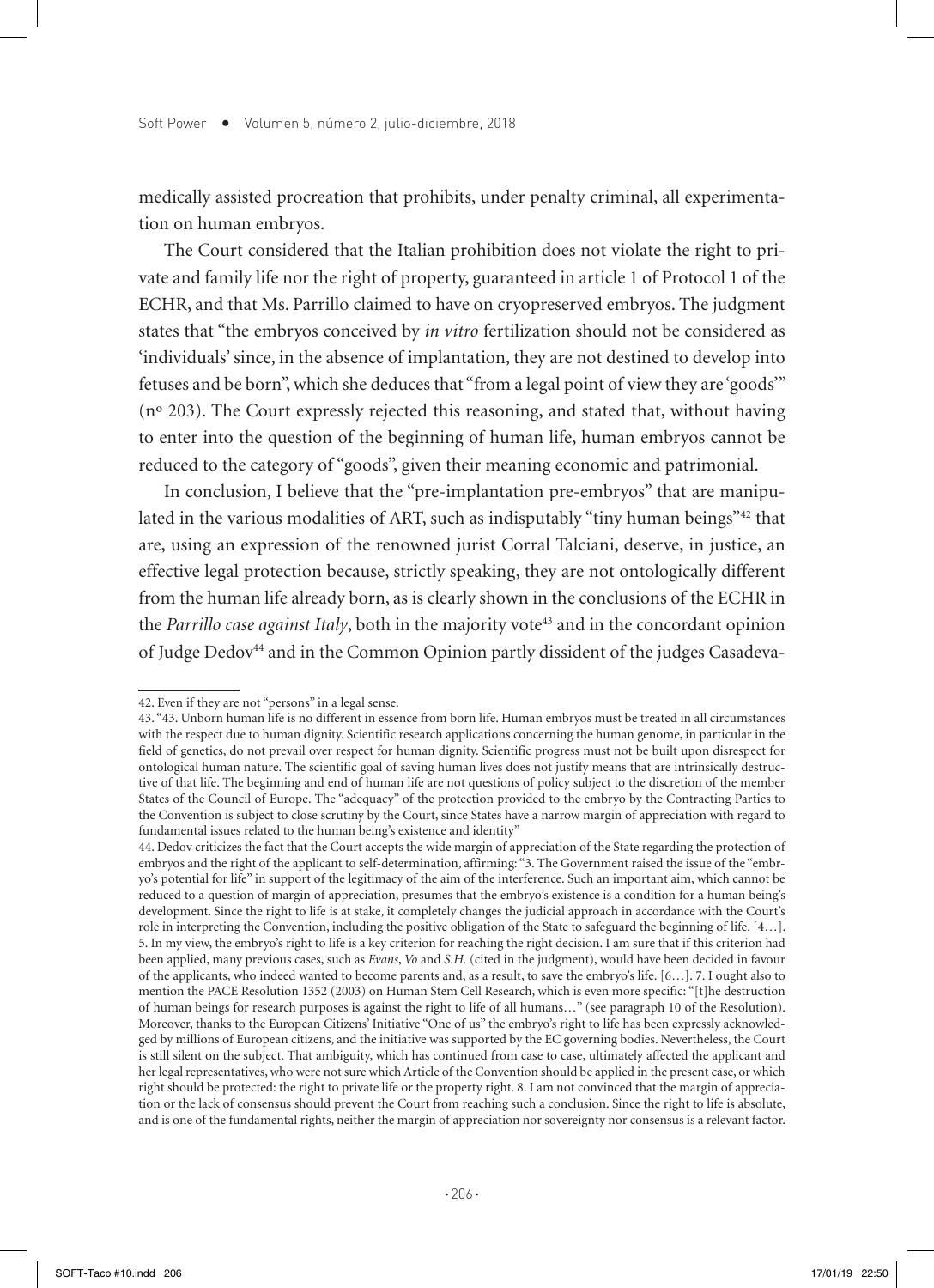Aránzazu Novales Alquézar GENDER EQUALITY, RIGHT TO LIFE AND PRATICAL REASON: WHAT ABOUT THE FROZEN EMBRYOS?

ll, Ziemele, Power-forde, De gaetano and Yudkivska, and in the dissenting opinion of Judge Sajó45 that criticizes the concept of *"margin of appreciation"*<sup>46</sup>*.*I want to highlight the phrase of the Majority Vote: "Advances in science should not rest on the lack of respect for ontological human nature". On the other hand, judge Dedov recalls that the embryo determines the development of a human being. The right to life is absolute and is one of the most fundamental rights, and there is no doubt that, in the embryo, the right to life is at stake. In short, as Dedov adds, the *margin of appreciation* must only intervene to indicate the protection measures of the rights protected by the ECHR but for nothing else47. The judges Casadevall, Ziemele, Power-forde, De gaetano and Yudkivska remind,

46. "7. The Court finds that a right of others is present because "the potential for life" may be linked to that alleged right. I hope I am mistaken, but I fear that we face a risk here of loosening the standard applicable to the list of permissible aims for the restriction of rights. So far, the Court has consistently held that the list of exceptions to the individual's Convention rights is exhaustive and that their definition is restrictive (see, among other authorities, *Svyato-Mykhaylivska Parafiya v. Ukraine*, no. 77703/01, § 132, 14 June 2007, and *Nolan and K. v. Russia*, no. 2512/04, § 73, 12 February 2009). This is essential to any serious protection of rights. Unfortunately, in S.A.S. v. France [GC], no. 43835/11, § 113, ECHR 2014 (extracts) it was held that "to be compatible with the Convention, a limitation of this freedom must, in particular, pursue an aim that can be linked to one of those listed in [Article 9 § 2]. The same approach applies in respect of Article 8 of the Convention." From the position that there "can be a link" to those exhaustively listed exceptions, we now move to the position where a link may exist if this is not ruled out as unreasonably speculative ("there may be", rather than "there can be" a link).

Failure to undertake a serious scrutiny of a State's purported aim in imposing the restriction will undermine the rights-protective potential of any proportionality analysis. The scrutiny of the aim of a measure is part of the supervisory role of the Court (see Handyside v. the United Kingdom, 7 December 1976, § 49, Series A no. 24.) If we wish to apply the margin of appreciation doctrine, we could say that in matters of economic policy there is little scope for such an analysis, given the cognitive advantage the national legislation or national authorities enjoy or that "[b]ecause of their direct knowledge of their society and its needs, the national authorities are in principle better placed than the international judge to appreciate what is 'in the public interest" (see James and Others v. the United Kingdom, no. 9793/79, § 46, 21 February 1986). This reasoning cannot be applied without additional and convincing reasons to areas where the issue is not the general "public interest" in economic or social policies but morals, health policy or science".

47. "9. The right to life is absolute, and this fundamental tenet makes it unnecessary to explain why a murderer, a disabled person, an abandoned child or an embryo should be kept alive. We do not need to evaluate their usefulness for society, but we remain hopeful regarding their potential. The embryo's right to life cannot be called into question by the fact that, until implantation, its potential for development is something that can be maintained artificially, because any such new technology is a natural development created by human beings". "14. Since new biotechnology objectively expands our perception of the forms and conditions of human existence, I am not aware of any objective obstacles to legal recognition of this achievement, as soon as possible, as it is well known that any delay in such recognition at national and international level is potentially life-threatening and arbitrary".

A margin of appreciation is required only to determine which measures are necessary to protect a fundamental value (for example, public expenditure or a time-limit on the cryopreservation of embryos). The embryo's life cannot be sacrificed for the purpose of inter-State competition in biomedicine".

<sup>45. &</sup>quot;3. […]. Note 46: "It will remain a mystery to me why the lack of a European consensus on the existence of a right is so often interpreted against the existence of a right, where such a right can be deduced from the autonomous concept of a Convention right, for example also in the light of international-law developments and social realities. If the exercise of a freedom has been found to be permissible in at least some countries, then this should create a presumption in favour of that Convention right if this is otherwise compatible with a reasonable interpretation of the meaning and scope of the right. This does not of course rule out the possibility that there may be good reasons in another country for restricting that right. Or are we saying that the recognition of the broader scope of a right in a number of countries is arbitrary and irrelevant? With its controversial margin of appreciation doctrine, as it is understood by the Court, the State is exempted from the duty to provide a substantive justification for the existence of an imperative need to interfere. Reference to the lack of European consensus as a decisive indicator of the absence of a certain meaning or scope of a Convention right disregards the Preamble to the Convention, which refers to the "further realisation of human rights" as one of the methods for pursuing the aim of the Convention".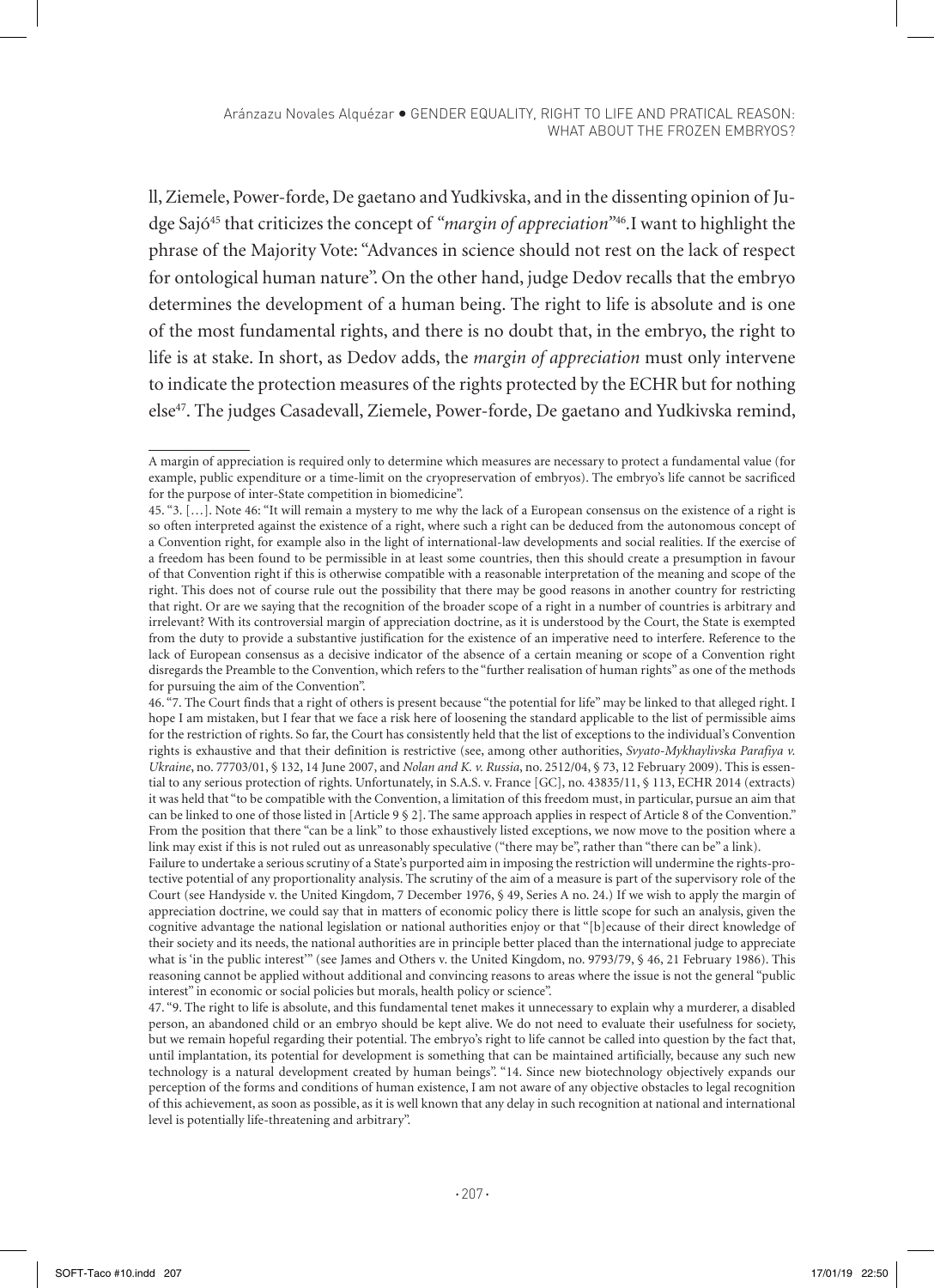with important arguments, that the human embryo does not have the legal status of *"thing"* and that when we speak of "respecting the rights and freedoms of others", we forget often that embryos are included within that "the rest"<sup>48</sup>. On the lack of proportionality of the measure in the interference of the Italian State, Judge Sajó rescues the inconsistency of attributing a preponderant importance to a possibility of life<sup>49</sup> being the case that in Italy, both abortion and stem cell research are allowed.

# **North American Winds in Favor of Decisions Toward Life of Frozen Embryos**

I cannot finish this article without mentioning the proposition of the new Law of the North American State of Arizona, dated in April of 2018, according to which in fights over frozen embryos, whoever wants to make a baby should win.

As well as Europe, more than a million frozen embryos are stored in fertility clinic freezers across the USA, the result of a steep rise in couples who have used *in vitro* fertilization (IVF) over the last several decades, and Arizona has become the first state in the US to pass a law mandating what happens to frozen embryos after couples get divorced<sup>50</sup>. When there's a dispute over whether to destroy the cells, the law says, the frozen embryos must go to the person who wants them "to develop to birth"51.

<sup>48. &</sup>quot;6. To find that the embryo is 'a constituent part' of the applicant's identity is a far-reaching finding indeed. Unlike the majority, we do not consider that embryos can be reduced to constituent parts of anyone else's identity—biological or otherwise. Whilst sharing the genetic make-up of its biological 'parents', an embryo is, at the same time, a separate and distinct entity albeit at the very earliest stages of human development. If a human embryo is no more than a constituent part of another person's identity then why the abundance of international reports, recommendations, conventions and protocols that relate to its protection? These instruments reflect the broad general acceptance within the human community that embryos are more than simply 'things'. They are, as the Parliamentary Assembly of the Council of Europe has put it, entities 'that must be treated in all circumstances with the respect due to human dignity' (§ 53)". "8. Regrettably, the muddled reasoning of the majority that is evident on the question of admissibility persists when it comes to the merits (at §167). In assessing the proportionality of the ban in question the Court considers that it may be linked to the aim of protecting 'the rights and freedom of others' but this, the majority quickly asserts, does not involve any assessment as to whether the word 'others' extends to human embryos!".

<sup>49.</sup> Denying the Italian State to the applicant her interest to allocate the frozen embryos to the investigation.

<sup>50.</sup> The new Arizona law was driven in part by a state court case last year. Before going through cancer treatment in 2014, Ruby Torres and her boyfriend created seven embryos through IVF. However, when her husband filed for divorce in 2016, Torres still wanted the right to use the embryos, which she said could be her last chance to have biological children. Torres' ex-husband fought against that, and the family court judge, Ronee Korbin Steiner, finally ruled in his favor. Steiner argued that the terms of the contract signed by the couple in the fertility clinic should be maintained, and that the "right not to be forced to be a parent exceeds the wife's right to procreate", even if for her it is the last chance to have biological children. Torres continues to fight her husband in the Arizona court. Appeals for the embryos they created.

<sup>51.</sup> The landmark legislation, supported by anti-abortion groups and signed into law by Gov. Doug Ducey in April, is at the vanguard of the nationwide abortion debate. While some conservatives are cheering the new law as further support for the notion of "personhood," others argue that it is a dangerous overreach of government.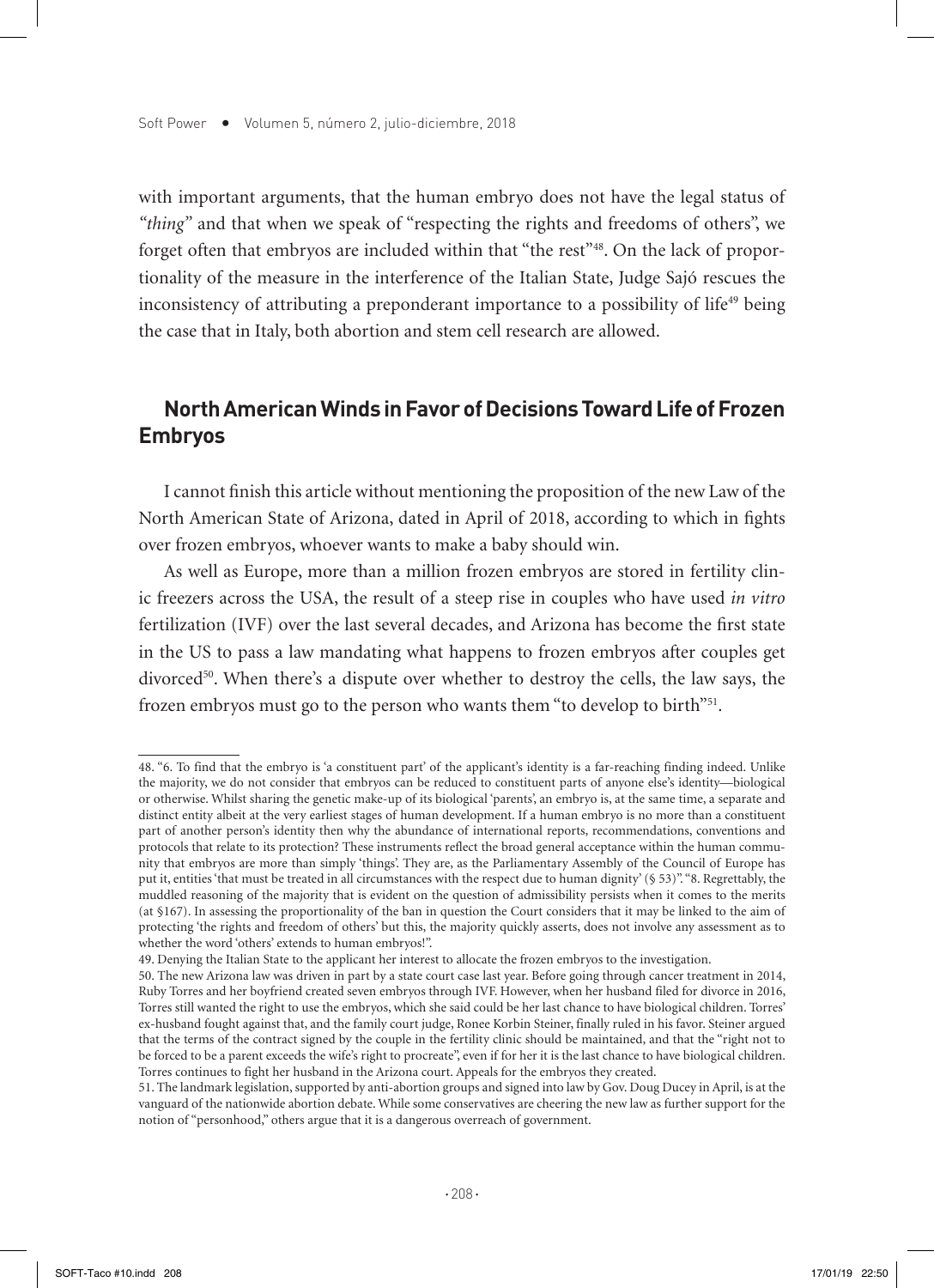Most fertility clinics use contracts that force couples to decide ahead of time what should happen to the embryos in the event of a divorce, and most states have opted in favor of upholding the contracts, like in Europe. But a small number of cases — a couple dozen, roughly — have been fought in court, including Sofía Vergara's ongoing legal fight with her ex-fiancé Nick Loeb.

In 2016, lawmakers in Missouri wrote legislation that would have forbid the destruction of embryos in divorce proceedings. The bill got the support of anti-abortion groups but ultimately failed to become law.

The new law was sponsored by Republican Senator Nancy Barto of Phoenix $52$ , and supported by the conservative Center for Arizona Policy, part of the anti-abortion Family Research Council<sup>53</sup>. The law stipulates also that in cases where embryos are turned into babies, the parent who was not in favor of their use would have "no parental responsibilities" and would not have to pay child support.

Marchant argued that the "property versus person" debate on frozen embryos had grown largely obsolete in courtrooms, and that people on both sides generally agree that embryos are not like property. Merchant also warned that similar initiatives may be emerging soon in other states, as it is becoming a noticeable trend<sup>54</sup>. So the debate is served.

## **Conclusion**

Needless to say, practice shows that it is usually women and not men who want to use frozen embryos after the emotional break to create life. Without entering into the differences of all order that exist between women and men, both biological and ontological and even spiritual, it is clear that the possibility of being a mother (genetically speaking) does not wait, unlike men, that can be parents up to after 80 years. I must insist, however, once again, that such differences should generate different legal treatment if we speak seriously of "right to equality", and this is not what the paradigmatic Evans judgment of the ECHR does.

<sup>52.</sup> Although the law itself does not use the language of personhood, Barto has a history of supporting bills restricting abortion, banning fetal tissue research, and defunding Planned Parenthood.

<sup>53. &</sup>quot;I applaud the Governor for his bold actions in protecting parental rights," Cathi Herrod, president of CAP, said in a statement after Ducey signed the bill.

<sup>54. &</sup>quot;I think most states recognize that this is a future human even if it's not an existing person," Marchant said. "It's not just a car or a dining table or a piece of furniture. It's something that requires more respect than that and needs to be dealt with sensitivity, regardless of your view on whether this is a person."